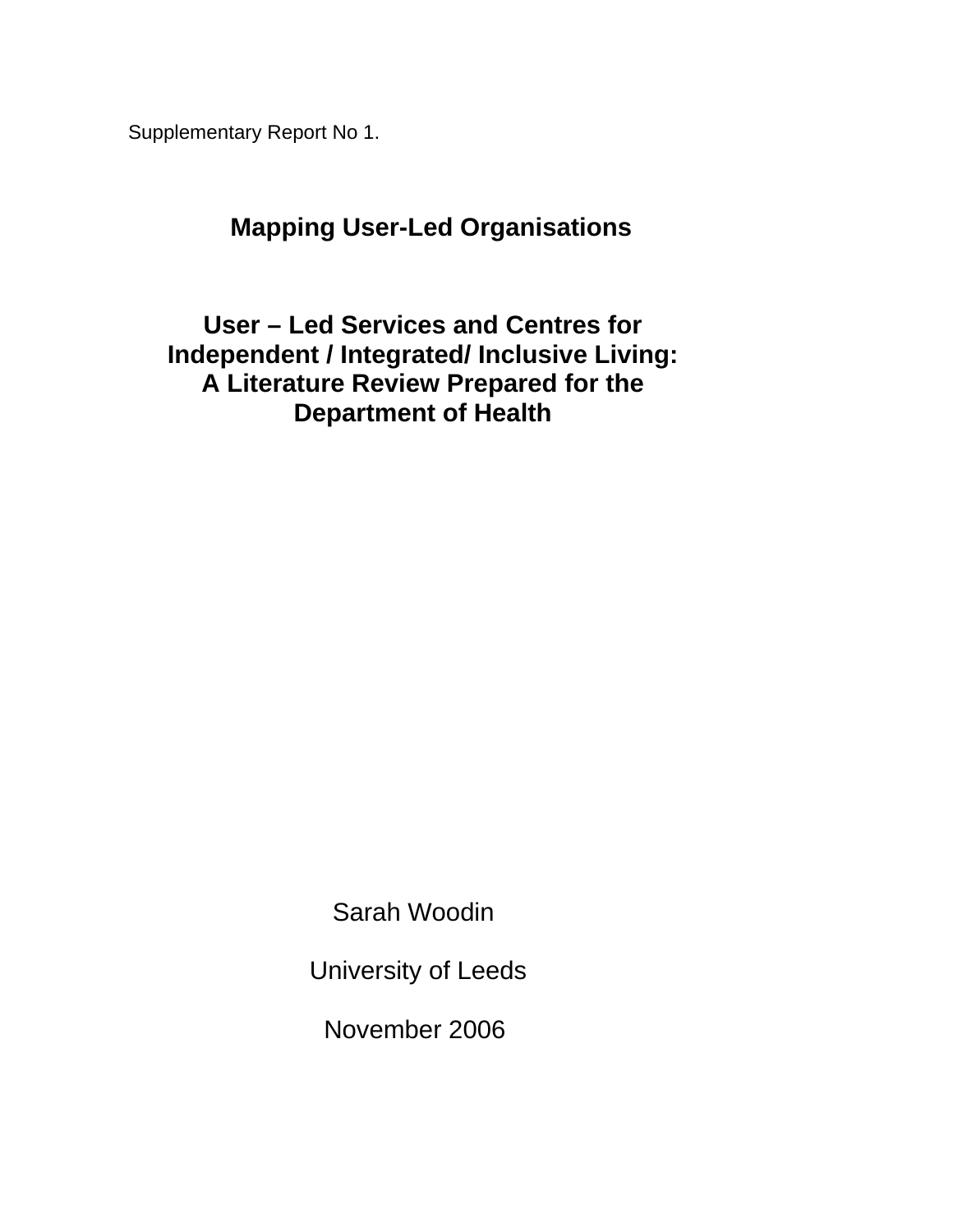# **Table of Contents**

| Summary                                                                                                                                                                                                                                 | 2                                      |
|-----------------------------------------------------------------------------------------------------------------------------------------------------------------------------------------------------------------------------------------|----------------------------------------|
| Introduction                                                                                                                                                                                                                            | 4                                      |
| <b>Definitions</b>                                                                                                                                                                                                                      | 5                                      |
| The Development of CILs and User-Led Services<br><b>CILs and Peer Support</b><br><b>Social Policy</b><br><b>Direct Payments and Local Authorities</b>                                                                                   | 8<br>8<br>9<br>11                      |
| <b>CILs and User Groups</b><br><b>People With Learning Difficulties</b><br><b>Black and Minority Ethnic Group Service Users</b><br><b>Mental Health Service Users</b><br><b>Older People</b><br>Carers<br><b>Discussion</b>             | 13<br>13<br>14<br>15<br>16<br>16<br>17 |
| <b>Issues Facing Service User Groups</b><br>Funding<br>Contracting<br><b>Competition Between User-Led Organisations</b><br><b>Capacity Building: Service Users</b><br><b>Information and Referral</b><br><b>Capacity Building: CILs</b> | 18<br>19<br>19<br>22<br>22<br>23<br>23 |
| Methodology                                                                                                                                                                                                                             | 25                                     |
| <b>Bibliography</b>                                                                                                                                                                                                                     | 28                                     |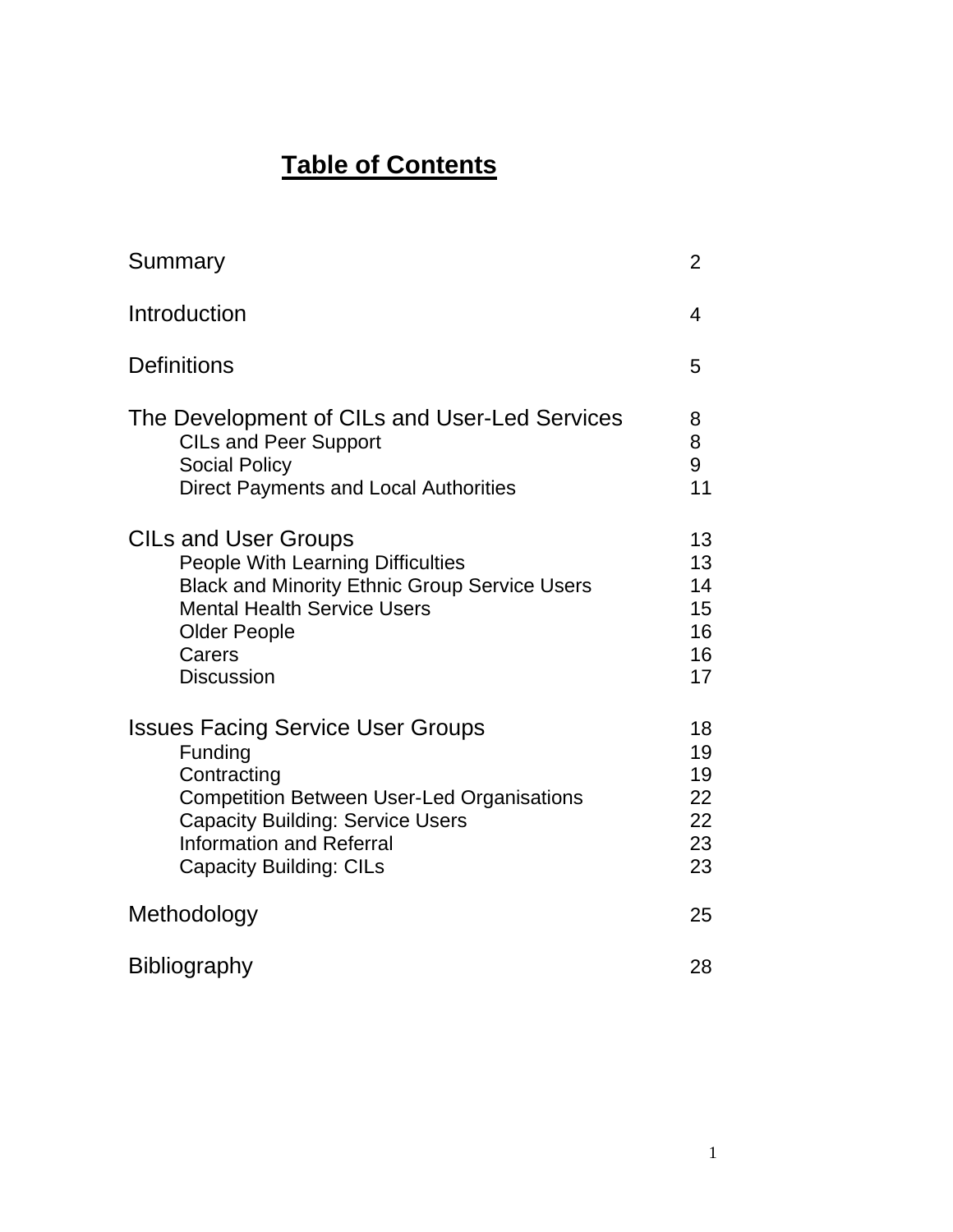# **Summary**

This report considers academic and 'grey' (not published for general circulation) literature from January 2001 to June 2006 concerning the development of Centres for Independent/ Inclusive/ Integrated Living (CILs) and selected service user-led organisations.

Three key areas are highlighted:

## *(1) The Development of CILs and User-Led Organisations*

- CILs were developed by the disabled people's movement in the 1970s and 1980s as a means of organising support for independent living.
- Peer support is a vital component in supporting the take-up of direct payments by applicants.
- The legal and administrative framework for community care services presents problems for CILs and service users.
- Government policy over the last decade has supported the aim of independent living, but with a particular emphasis on contracting arrangements for direct payments.
- Access to direct payments has been patchy, both geographically and in terms of service user groups.
- There is a clear trend of an increasing demand for personalised, self-directed services.

## *2. CILs and User Groups*

- The first CILs were pioneered by people with physical impairments and support services largely reflect their needs.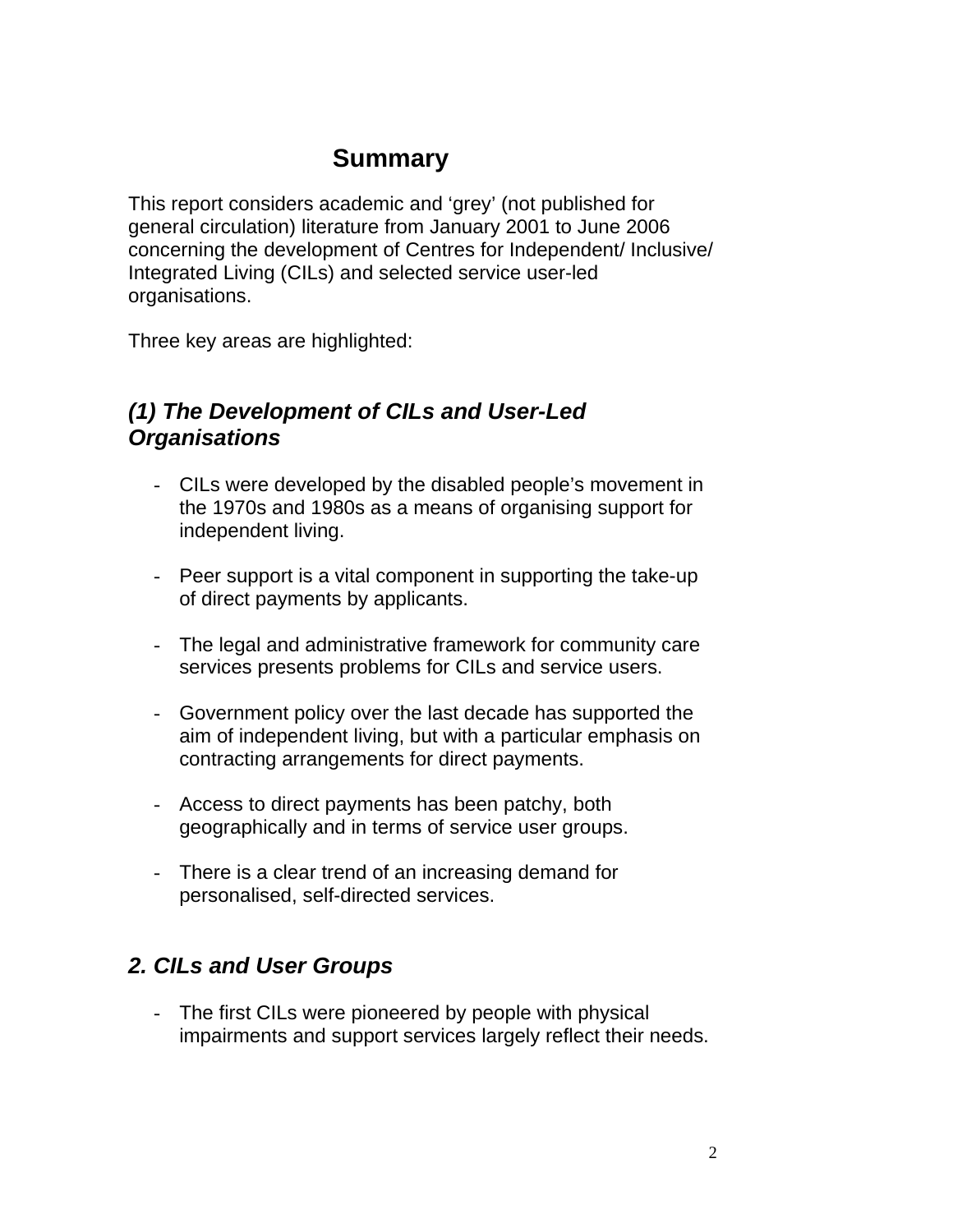- People with learning difficulties, black and ethnic minority groups, mental health service users, older people and carers are under-represented among users of direct payments.
- There is evidence that some CILs offer relevant and accessible support for these groups of service users, but overall, there is considerable room for improvement.
- Work has been done to identify other mechanisms for payments that would support the needs of specific user groups.

## *3. Issues Facing CILs and User-Led Organisations*

- CILs face acute difficulties in accessing sufficient funding, thus making longer-term planning very difficult.
- A lot of funding remains tied up in traditional, nonpersonalised services.
- Contracting favours larger organisations that offer economies of scale.
- Service users are rarely involved in setting specifications for services or designing outcome measures.
- Service users' roles and responsibilities in community capacity building are not recognised.
- There is competition for what limited funding exists between user-led organisations.
- Support for user-led organisations from local authorities is too often ambivalent, and sometimes hostile.
- There is a need for new organisations that provide peer support for independent living.
- Long-term under-investment by national and local governments has produced a severe shortfall in the capacity of CILs and other user-led organisations to meet the growing demand for independent living support services.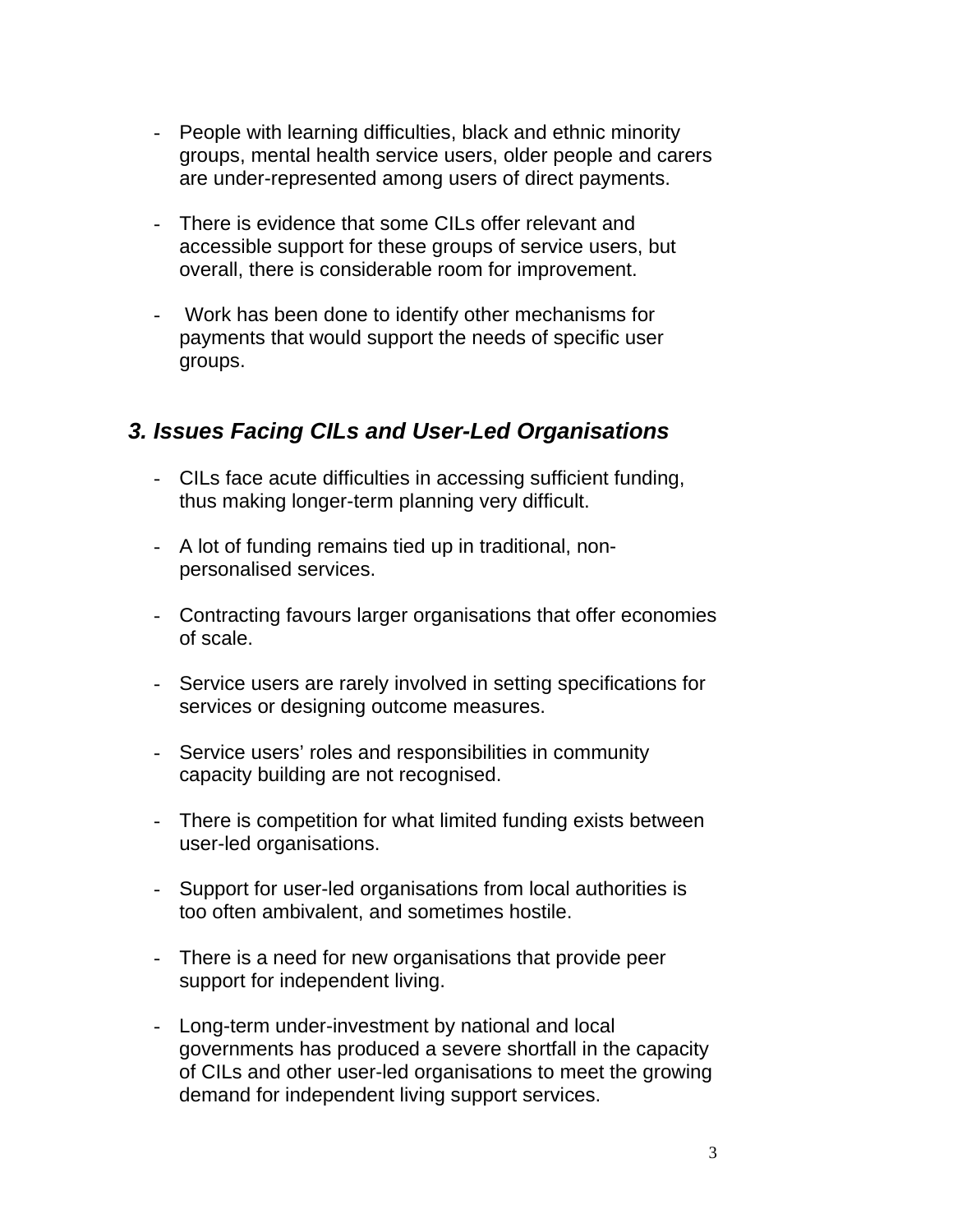## **Introduction**

This literature review discusses the position of Centres for Independent/ Integrated/ Inclusive Living (CILs) and user-led organisations in England.

Direct payments and other mechanisms for placing funding under the control of service users to organise their own particular support needs are seen as the key means of effecting independent living. The work of CILs is not limited to personalised funding. Independent living is a broader frame of reference, and this raises certain difficult questions about funding and contracting for userled organisations.

There is a very long history of self-help groups that are concerned solely with impairment specific concerns and medical rehabilitation. Other groups are primarily concerned with political campaigning and lobbying. While these activities are often an important source of support, such organisations are outside the remit of this discussion. The focus here is on user-led service providers specifically concerned with supporting independent living.

Disabled people have led the drive for direct payments and legislation that supports independent living. They have produced or influenced a considerable literature and this review reflects these activities. There are other important initiatives that seek to push forward change in local authority services, such as 'In Control' (http://www.in-control.org.uk), but these are not reviewed in any detail. While this work is important, the focus here is on CILs and user-controlled services.

This report is in three sections. Following clarification of the definitions used, and the recent development of CILs, the discussion centres on their relationships with other service user groups and their perception of other current issues they face.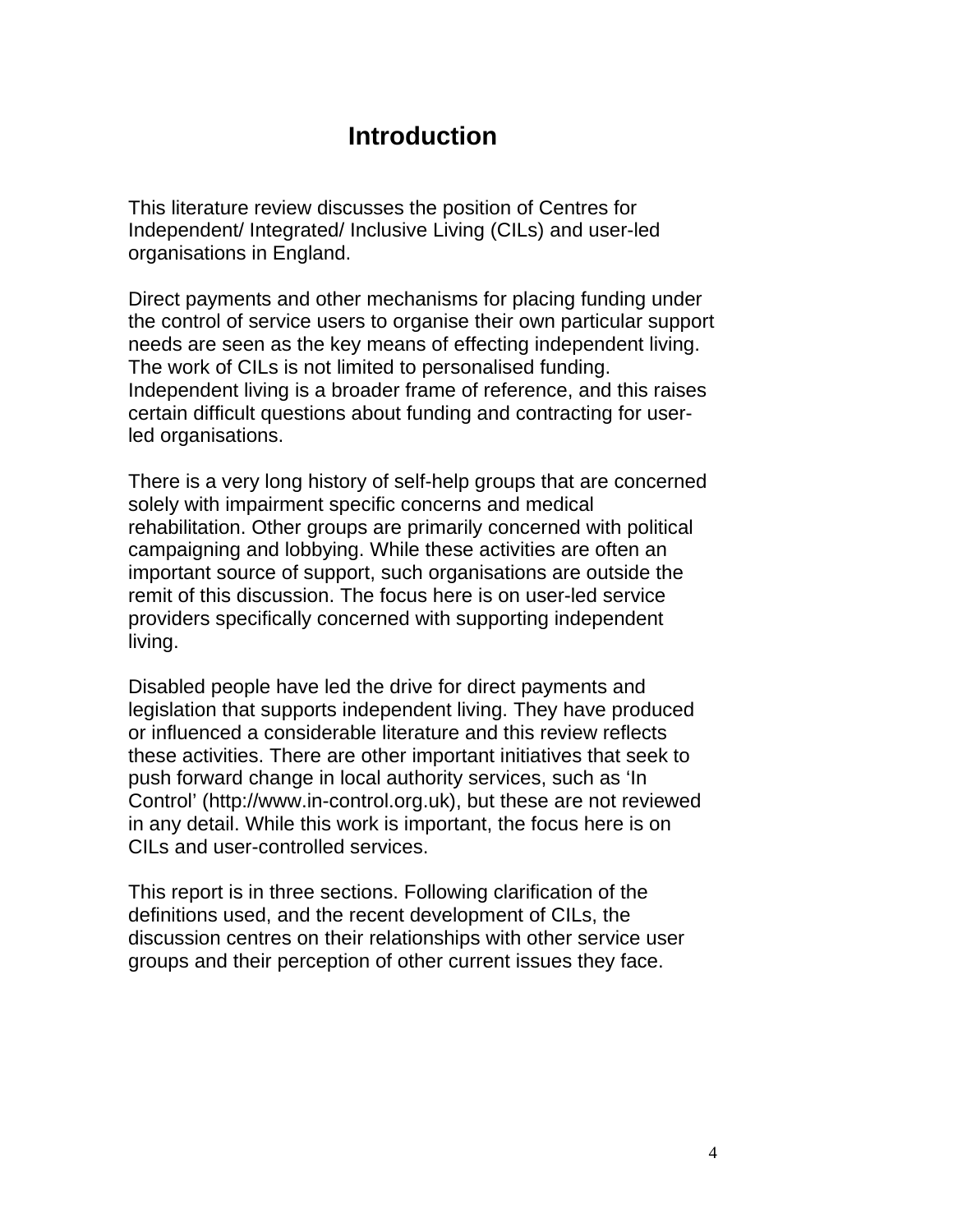# **Definitions**

According to the Prime Minister's Strategy, CILs are:

'grassroots organisations run and controlled by disabled people….Their aims are to assist disabled people take control over their lives and achieve full participation in society……For most CILs their main activity, and source of income, is running support schemes to enable disabled people to use direct payments. Such schemes may involve:

- Advice and information:
- Advocacy and peer support;
- Assistance with recruiting and employing Personal Assistants(PAs);
- A payroll service;
- A register of PAs; and
- training of PAs.

CILs also:

- Run projects encouraging take-up of direct payments among marginalised groups;
- Provide disability equality training;
- Carry out consumer audits of services' (PMSU, 2005, pp 70- 71).

In addition, the following definitions, provided by Jenny Morris, are used in this review:

 *"Independent living* means having choice and control over whatever is required in order to go about your daily life.

 *"Inclusive living"* means being fully included in society.

 *Service user* means people who need support and/or equipment in order to go about their daily lives and who use services that are provided as part of the welfare state.

 *User-led organisations* are those where the people who the organisation represents or provides a service to, have a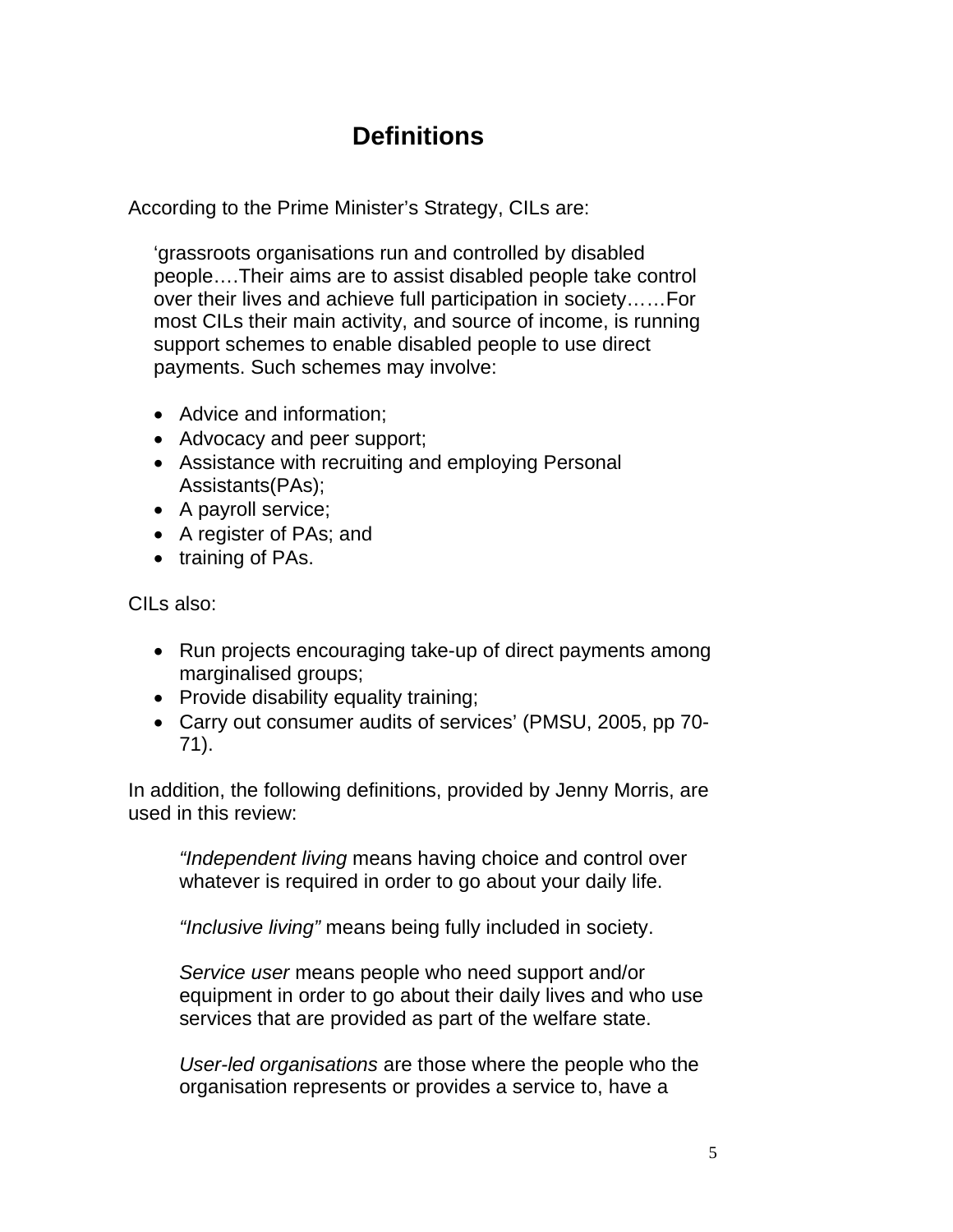majority on the Management Committee or Board, and where there is clear accountability to members and/or service users.

 *Centres for Independent/Inclusive Living* are grassroots organisations run and controlled by disabled people. Their aims are that disabled people should have control over their lives and achieve full participation in society. They work towards these aims by representing disabled people's views locally and nationally, and by providing services which promote independent living." (Morris, 2006, pp 1-2)

While there are variations on the definition of Independent living, all involve three elements: first, an assertion that disabled people should have the same choice and control as non-disabled people; second, that assistance received should be controlled by disabled people; and third, a challenge to the traditional meaning of 'independent' as doing things without assistance. Here 'independent' means making decisions and having support to put them into effect (Morris, 2004).

The term 'service user' is not universally welcomed or accepted (Heffernan, 2006). In this Report, we follow Shaping Our Lives, a national organisation that works for user involvement in decisionmaking processes, that:

"…. sees 'service user' as an active and positive term … It is important that 'service user' should always be based on selfidentification" (Shaping Our Lives, 2006, unpaged).

Many health, social care and charitable organisations describe themselves as led by the needs of their users, but in most instances service users do not make executive decisions, such as exercising control over policy or resources. Hence, in this Report, the term 'user-led services' refers to organisations *of* service users, that is, organisations effectively controlled by them (Barnes & Mercer, 2006). Nevertheless, it is recognised that some organisations *for* service users are employing more disabled people as staff and paying more attention to the importance of user involvement although not (yet) a user-led service.

User involvement spans varying levels (Arnstein, 1969), but in practice it has mostly afforded a relatively low level of participation **Deleted:** ly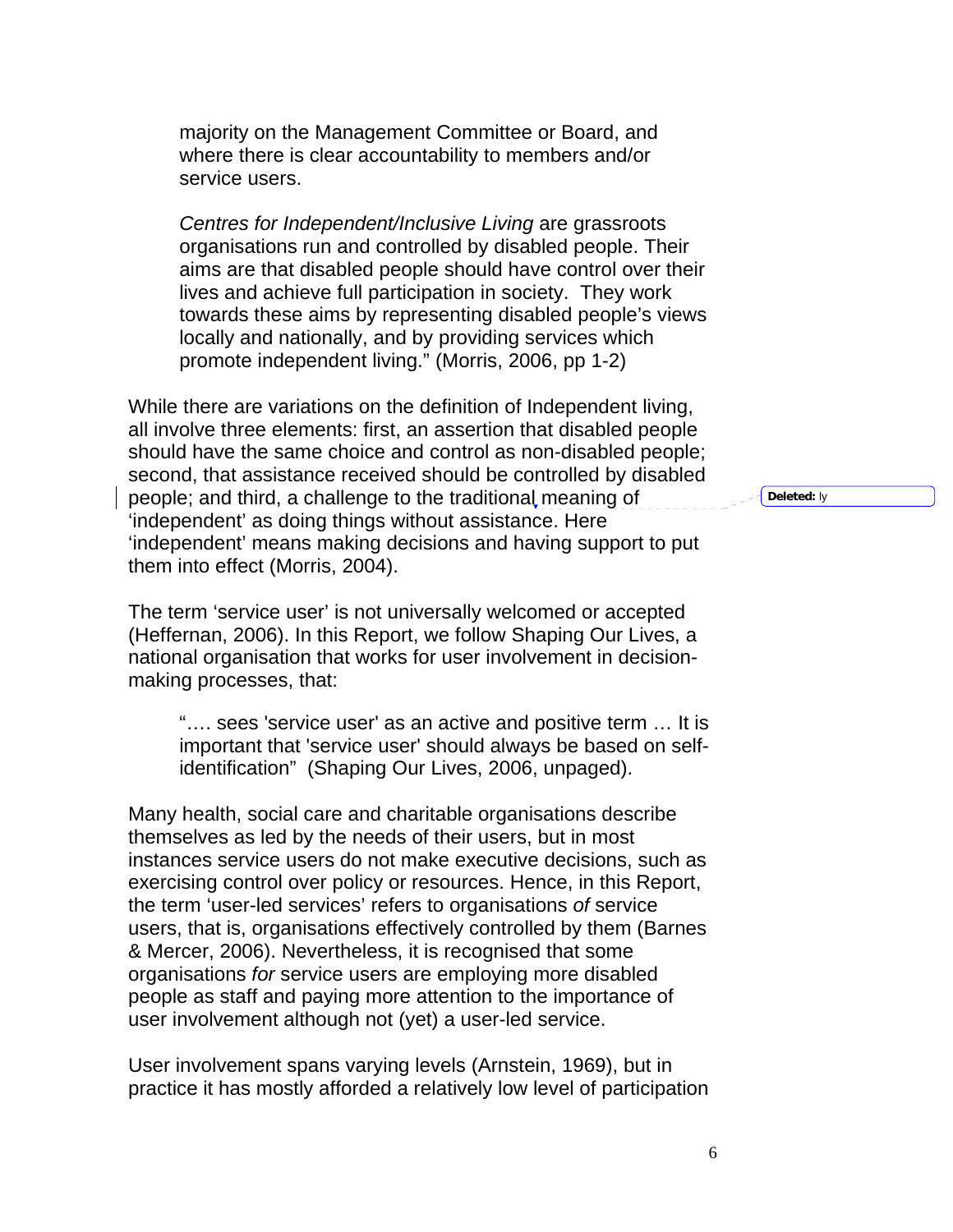to service users. Thus, it has not led to organisational change in favour of service users to any significant degree (Hasler, 2003; Carr, 2004; Hodge, 2005). User-led services may be seen as the highest level of citizen participation in civic life and democratic processes (Arnstein, 1969), particularly where initiatives are adequately funded and users have relative autonomy in managing their budget.

However, many organisations of disabled people take a pragmatic stance and employ some non-disabled people (Barnes & Mercer, 2006). There has been much debate about percentages: the number of service users that should be involved for an organisation to be defined as user-led. The disabled people's movement has taken a strong position on this; for example, membership of the UK's Disabled Peoples' Council (formerly the British Council of Disabled People (BCODP) is only open to disabled people (BCODP, 2006). Mental health service user organisations are more likely to have overlapping links with service providers (Beresford, 2006b), while people with learning difficulties employ non-disabled support assistants, who may be party to much organisational business (People First, 2006a, 2006b). It should be noted that CILs are not impairment-specific and that they are open to all disabled people. In practice, restrictions on funding and staff availability have meant that the predominant group of users is people with physical impairments (Luckhurst, 2005; Barnes & Mercer, 2006).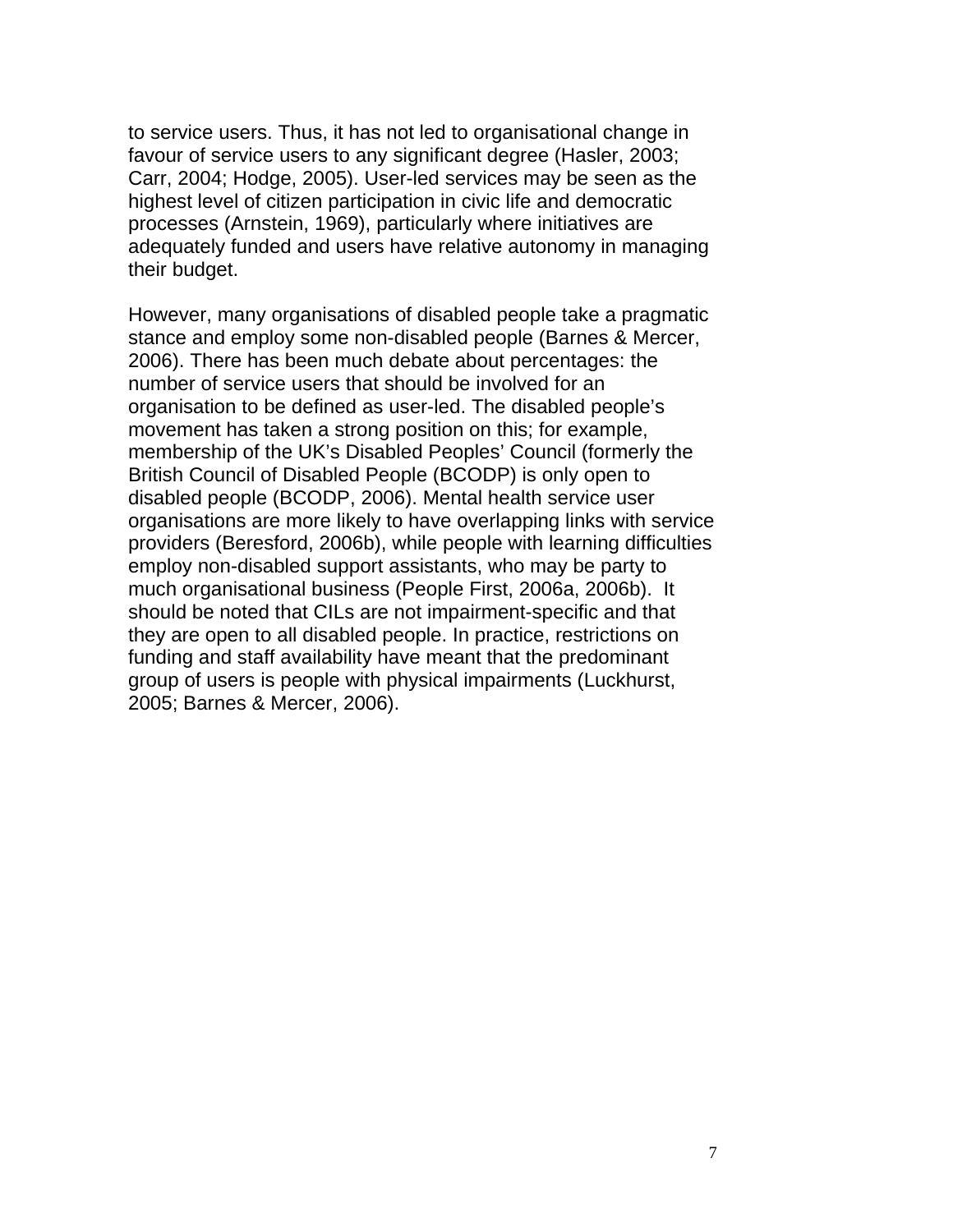## **The Development of CILs and User-Led Services**

## *Peer Support*

There is a long history of self-help groups that provide assistance for living with impairment and disability. User-led organisations providing support more specifically with Independent Living can trace their more recent history from the 1970s and 1980s ( see Glasby & Littlechild, 2002, and Barnes & Mercer, 2006 for a detailed discussion). An early group, Derbyshire Centre for Independent Living, formulated seven needs of disabled people as central to their operations: information, counselling and peer support, housing, technical aids and equipment, personal assistance, transport and access to the built environment (Davis & Mullender, 1993). Hampshire and Southampton CILs, have added inclusive education and training, adequate income, equal opportunities for employment, advocacy and appropriate and accessible health care provision to this list (Morris, 2004). Research indicates that CIL-type organisations have aspired to provide the full range of these services, but lack adequate and appropriate resources (Barnes & Mercer, 2006).

Research has consistently shown that user-led organisations are central to the development of independent living. For example, direct payments are more widespread where CILs exist and particularly so where local authorities support these initiatives. The Joseph Rowntree Foundation states that 'services cannot enable people to achieve their aims and aspirations without the full involvement of service users' (2005: 11). Pointing to research carried out in the north of England (Hasler & Stewart, 2004), they note that direct payments have been more successful in areas where local user-led organisations are available to support new applicants (Priestley et al., 2006).

The Department of Health has recognised this issue and taken a leading role by putting in place the Direct Payments Development Fund (2003 – 2006), through which voluntary organisations were able to bid to provide support organisations for service users (NCIL, 2006a).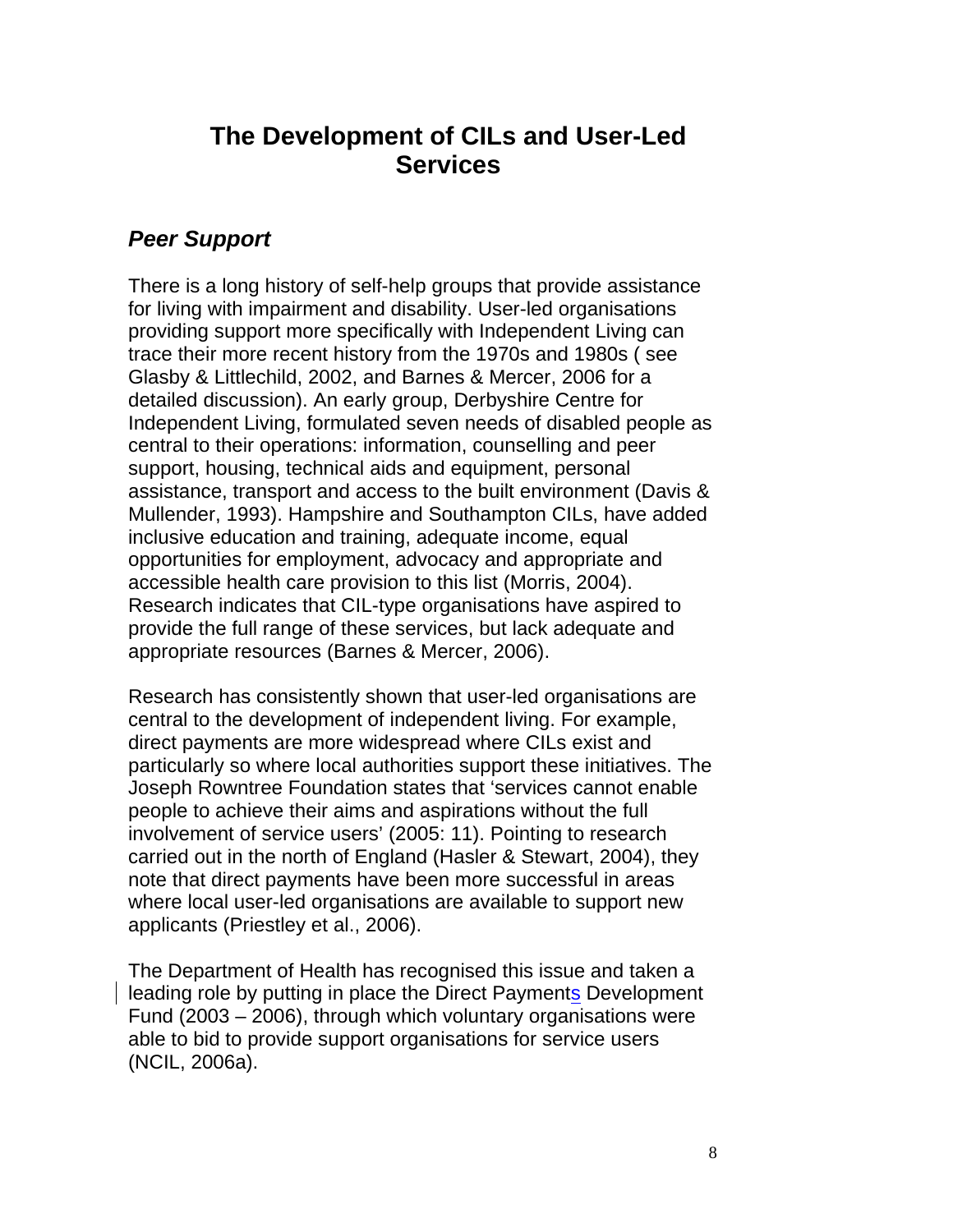Peer support is a central tenet of independent living. Paperwork and operating a payroll system can put many service users off managing direct payments and support and guidance makes this process easier and therefore more possible for many (Bewley & McCulloch, 2004; NCIL, 2006a). This mentoring and support should be separate from local authority provision in order to avoid a conflict of interest. NCIL (2006a) notes that an informal process: the sharing of personal experiences was key to the success of peer support in the Development Fund projects they evaluated. Although dealing with bureaucracy was often a difficult issue for service users, employing personal assistants also involves a more complex management of the boundary between work, home life and social relationships and the juggling of competing priorities (Vasey, 2000; Woodin, 2006). The boundaries of local authority departments do not fit easily with this because using personal assistance involves managing support across the whole sphere of life, including the negotiation of such things as transport, education, work, and home life. Furthermore, direct payments represent just one aspect of Independent living more generally.

CILs work in a context where there are still many pressures operating against Independent living (Morris, 2004). An Independent Living Bill to put in place a legal framework for supporting the work carried out by CILs and other user-led service organisations is currently under consideration (Ellis, 2006; NCIL, 2006a).

## *Social Policy*

Supporting Independent living through devolving control of personal assistance and resources for personal care to service users is a key Government priority. The White Paper '*Our Health, Our Care, Our Say*' (Department of Health, 2006b) sets out plans to increase provision of payments and to amalgamate diverse funding streams into more flexible individual budgets. Personalisation of services through funding arrangements is now a consistent strategy ( Department of Health, 2005b; Prime Minister's Strategy Unit, 2005; Brindle, 2006).

Securing agreement to fund direct payments was a lengthy and contested process (Glasby & Littlechild, 2002) with the 1996 Community Care (Direct Payments) Act representing a major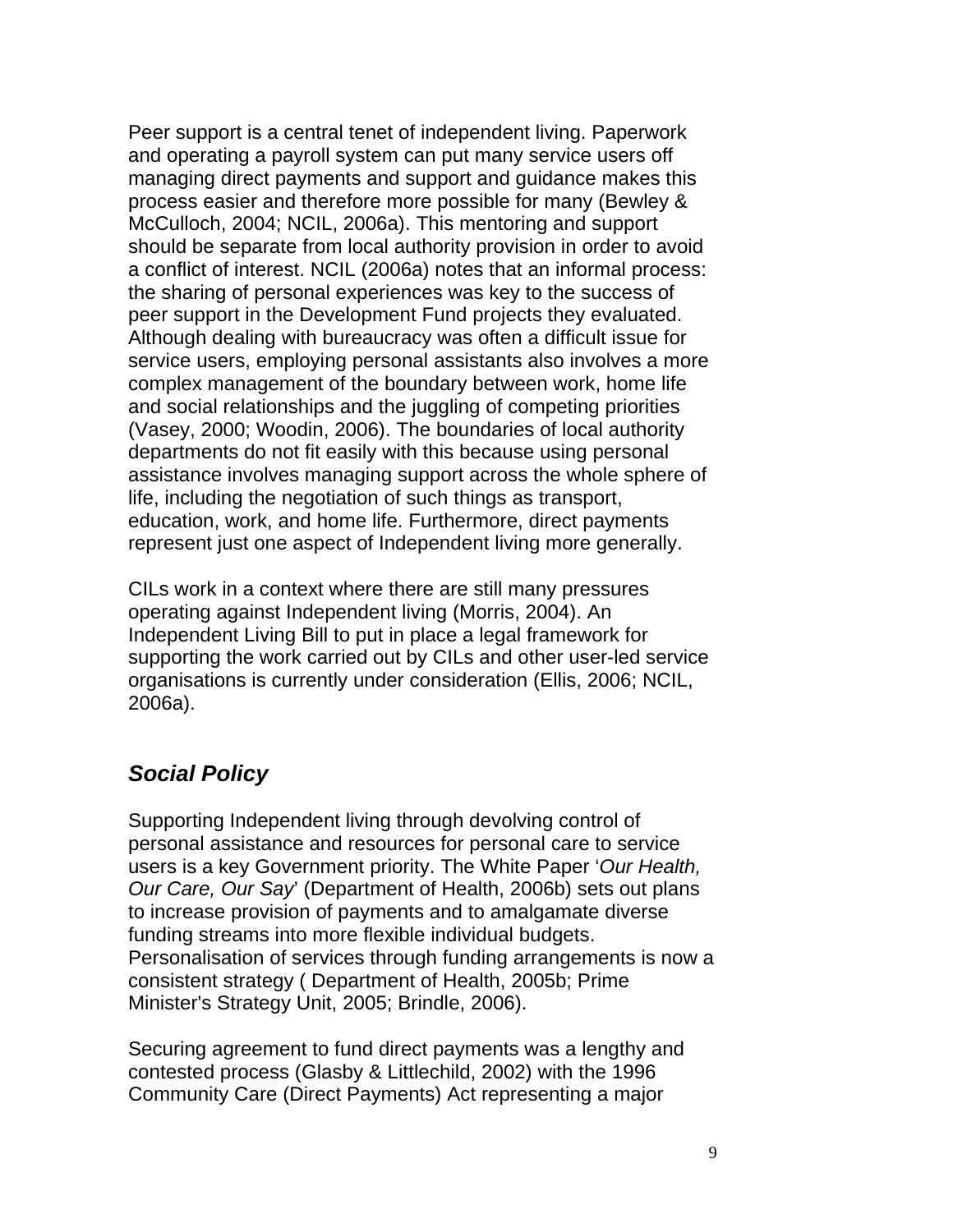turning point. Since this time developments have been swifter, with payments extended to older people - initially excluded due to concerns about overwhelming demand - children aged 16-17 and carers (Department of Health, 2000a, 2000b). Offering direct payments to applicants receiving Community Care assessments became mandatory through the 2001 Health and Social Care Act and restrictions placed on who might be employed as personal assistants and how payments may be managed have been loosened (Department of Health, 2003). Direct payments and individual budgets have become a key performance indicator affecting star ratings for local authorities, who are urged to work more collaboratively with service user groups (Clark, 2003).

There are a variety of reasons for developments but prolonged lobbying by service users for choice and control over assistance has been effective. The Prime Minister's Strategy Unit states that:

'by 2025 disabled people in Britain should have full opportunities and choices to improve their quality of life and will be respected and included as vital members of society' (2005: 6)

User involvement and the development of social capital in local communities is also an important Government concern. Encouraging citizen participation in public life may reverse the trend towards lower voter turnout in elections as well as build stronger communities. Involvement in community life is seen as a right, and as having the potential to overcome alienation and exclusion and improve the effectiveness of services and resources (Chahan, 2003; Jochum et al., 2005). It follows therefore that direct payments and individualised budgets have the potential to be an effective means of effecting greater independence and participation.

With regard to achieving a better use of resources, the active participation of older people is strongly emphasised, on the basis that this may reduce dependence and future costs (Audit Commission / BGOP, 2004). The financial costs involved in providing traditional services to an ageing population are considered problematic (Ladyman, 2004a, 2004b; Department of Work and Pensions, 2005). Studies show direct payments to be an effective use of resources and worth investment, especially when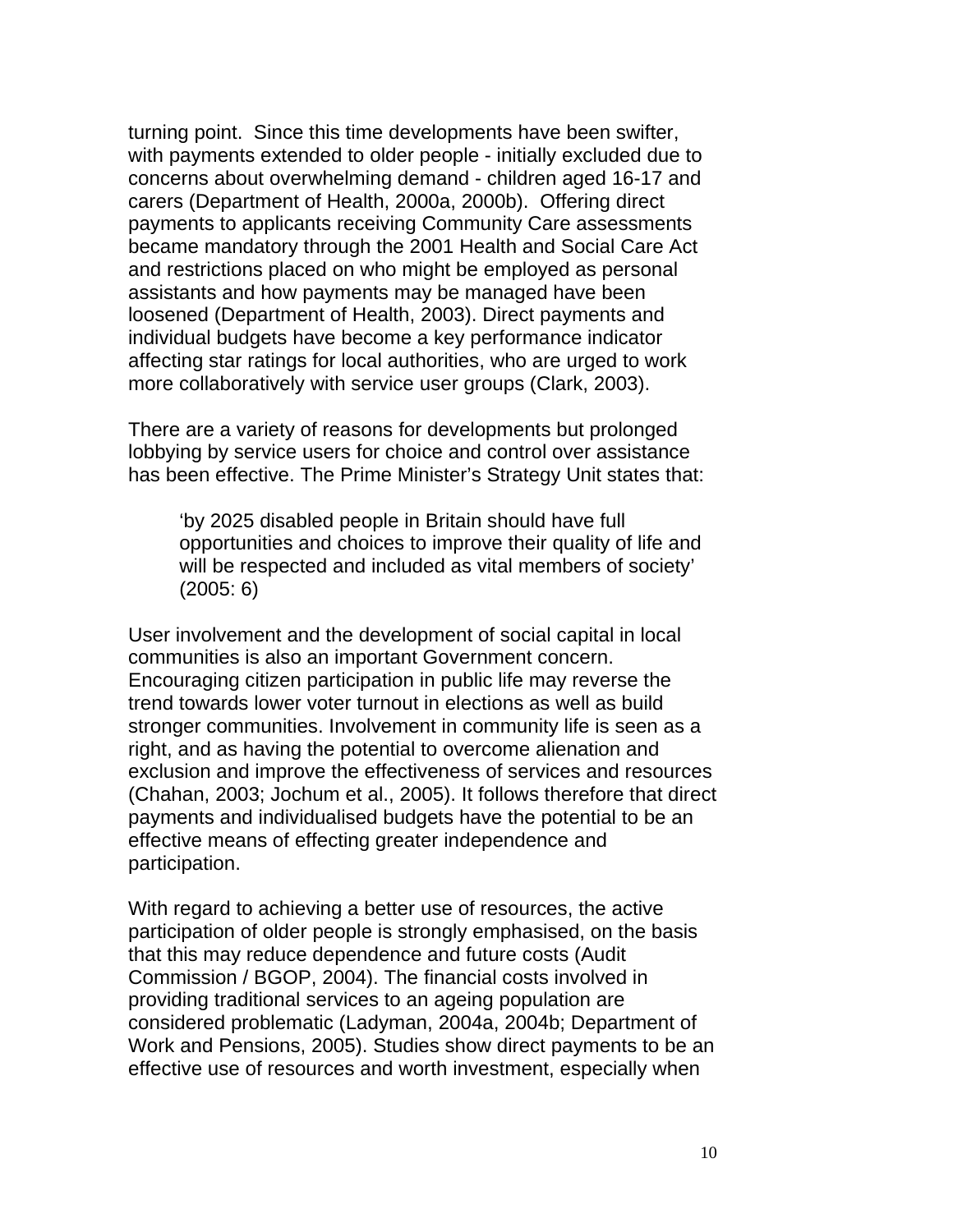considered in relation to the life course of service users (Zarb, 2003; Duffy, 2005; Poll et al., 2006).

The Government has made a commitment to developing the spread of user-led organisations, with Centres for Independent Living seen as a blueprint for local developments:

'By 2010, each locality (defined as that area covered by a Council with social services responsibilities) should have a user-led organisation, modelled on existing CILs.' (Prime Minister's Strategy Unit, 2005: 91)

User-led organisations are judged to be well placed to deliver support based on the requirements of service users, qualified through direct experience, rather than services that are moulded to fit the preferences of service providers (Ladyman, 2004a).

### *Direct Payments and Local Authorities*

Direct payment developments on the ground have been uneven (Pearson et al., 2005) resulting in something of a 'postcode lottery' (Morris, 2004; CSCI, 2005; NCIL, 2006a). As has been described above, user-led services are hampered by the context in which they are being developed and therefore it may not be surprising that developments are distributed unevenly across the country. Access to payments and support for Independent living is dependent on where people live and services cannot be moved from one area to another.

The numbers receiving direct payments have risen more rapidly in recent years, for some groups at least. The Commission for Social Care Inspection (2005) reports that in March 2005 28,000 people were receiving direct payments, an increase of 27% in 6 months. These numbers are still very low however in comparison with early expectations.

While the number of recipients has risen across all user groups, the numbers of older people have increased more slowly: from 4,365 in September 2004 to 5,493 in March 2005 (CSCI, 2005). This represents a 26% increase compared with a 130% increase for the previous 12 months. This is despite findings that receiving direct payments is a positive experience for many older people,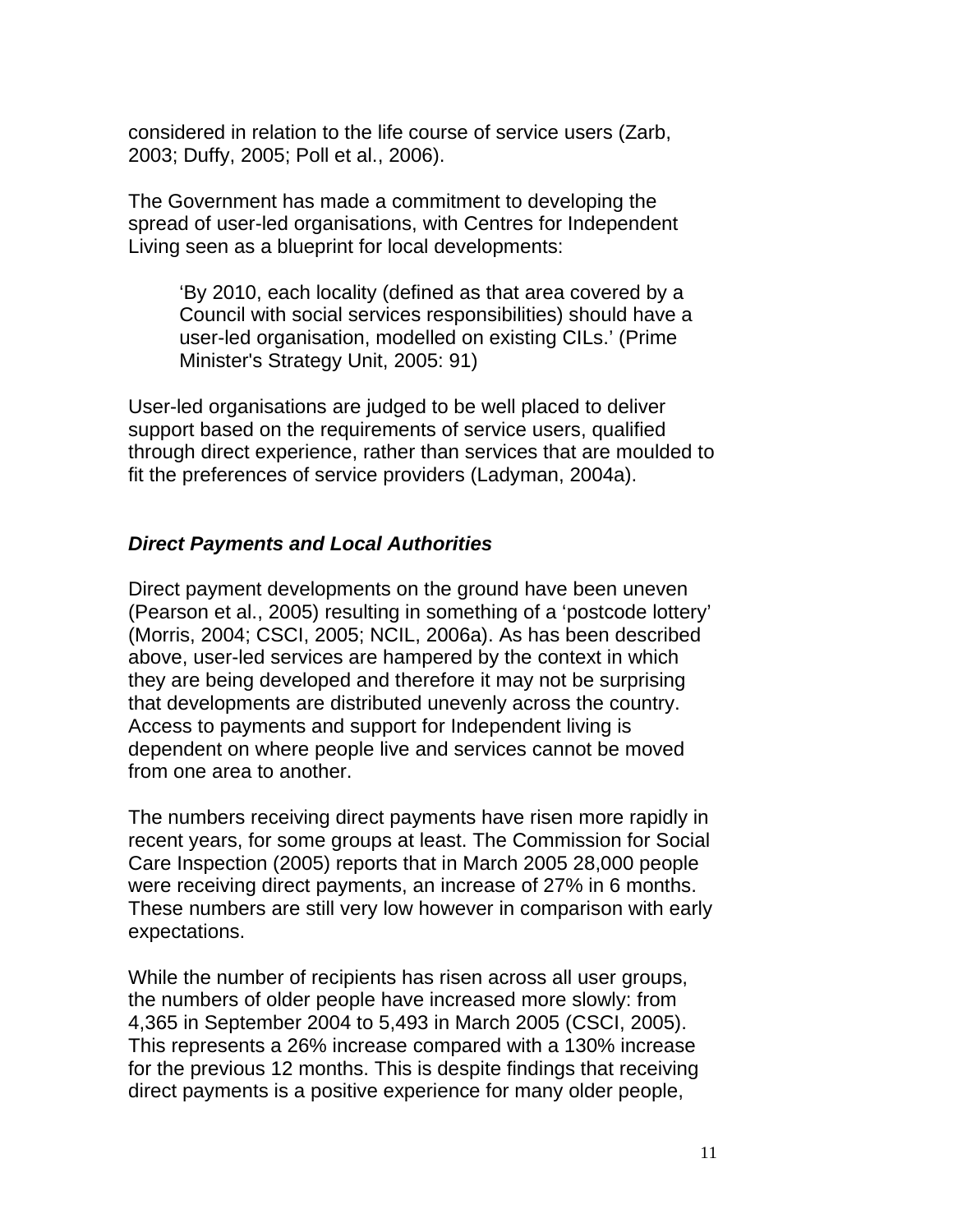most particularly when combined with the availability of support services (Clark et al., 2004). For other adult groups the rate of increase remained steady: therefore the take-up rate for older people is slowing down comparatively.

The opposition of many local authority staff has been widely documented (Clark & Spafford, 2002; Davidson & Luckhurst, 2002; Barnes, 2004; Spandler & Vick, 2005). In particular the 'willing and able' clause in the 1996 Community Care (Direct Payments) Act has been widely used as justification for the exclusion of whole groups on the basis of their impairment, particularly mental health service users (Newbigging & Lowe, 2005) and people with learning difficulties (Williams & Holman, 2006). Clark and Spafford (2002) found that care managers experienced initial difficulties extending payments to older people due to time constraints, concerns about how to offer payments, again including worries about the 'willing and able' criteria. Reluctance by mental health service staff has been particularly marked (Spandler & Vick, 2005), and Holman (2002) notes that the belief that professional staff should provide services has often formed a barrier to access for people with learning difficulties.

Direct payments have been discussed here because they have been seen as the most important means of achieving Independent living. However they are not synonymous. While note has been made above of the common perspective between service users and Government, there are also important differences in outlook. Government policies have emphasised choice and consumerism but user-led organisations are more likely to argue for a democratic and participative agenda (Barnes & Mercer, 2006). Therefore the objectives of CILs are wider: they go beyond services that are part of health and social care responsibilities, to take in broader concerns with social arrangements.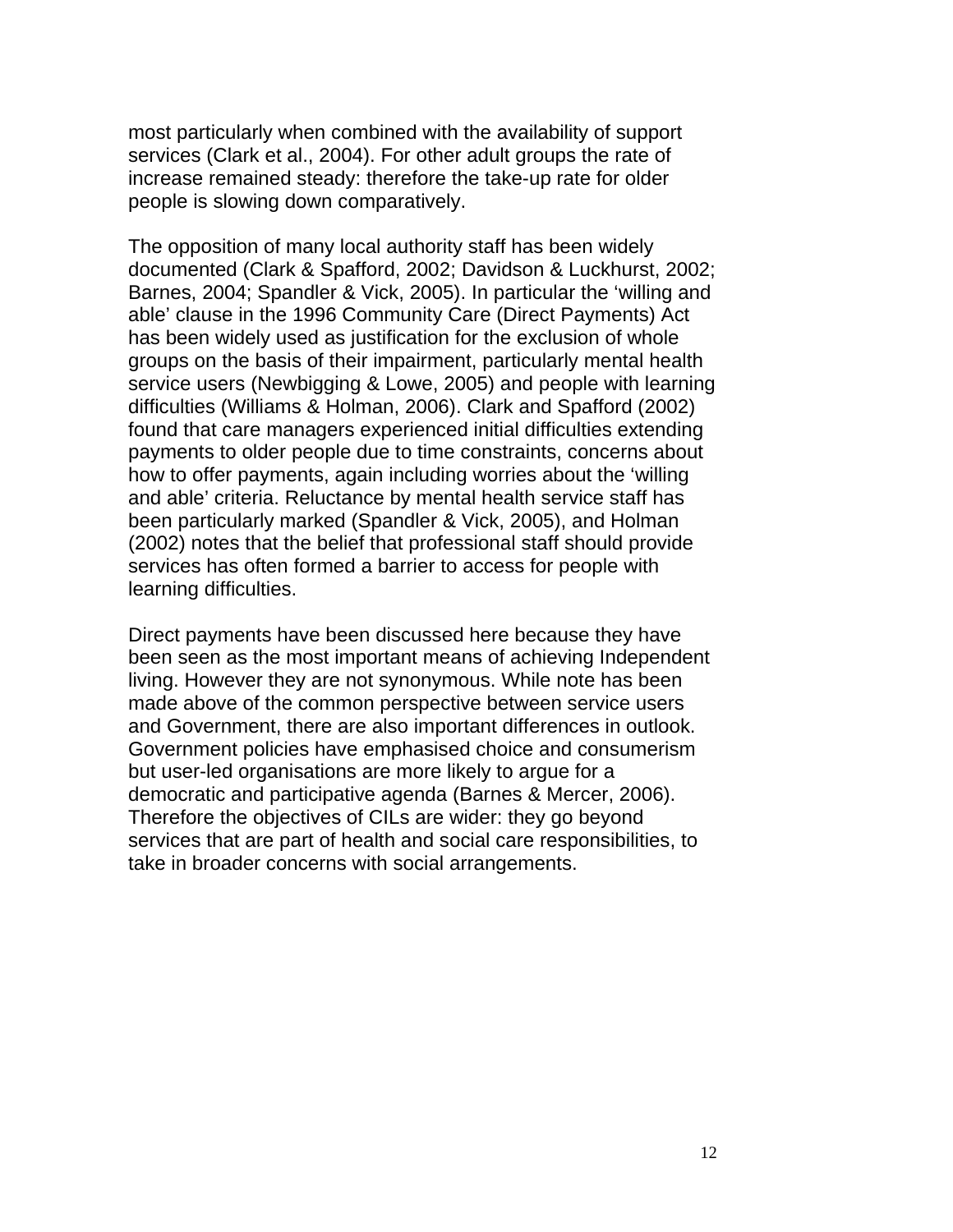## **CILs and User Groups**

Centres for Independent/ Integrated/ Inclusive Living (CILs) were formed in the UK by disabled people with the central ethos of retention of control over how they are run and to what purpose. However they have not generally involved a wider constituency of service users, and concern about this has been expressed by several authors (Breakthrough UK, 2005; Morris, 2006). Studies refer to the experiences of different service user groups in relation to CILs. It should also be borne in mind that many services users would identify themselves as belonging to more than one group: the categories are of course not discrete.

#### *People With Learning Difficulties*

People with learning difficulties have not been readily included in local CILs (Bewley & McCulloch, 2004; Breakthrough UK, 2005; Morris, 2006). Bewley and McCulloch were only able to find one example of direct payments support provided to people with learning difficulties by an organisation that was run by people with learning difficulties. Further, they found only two support organisations in which disabled people were involved that included people with learning difficulties in running the organisation. Morris (2006) offers the explanation that historically people with physical impairments have been treated as if they also had learning difficulties and many have wanted to distance themselves from the stigma of this.

Some CIL staff consulted by Bewley and McCulloch (2004) were afraid of not knowing how to behave towards or communicate with people with learning difficulties and some said that people with learning difficulties had different needs from their own. On the other hand, those organisations that did assist people with learning difficulties said that they did not need different advice, but might need information presented in more accessible ways, showing that exclusion is not across the board. Barnes and Mercer (2006) provide evidence that many organisations do provide information in a variety of accessible formats.

Another issue concerns the role of non-disabled people in supporting People First and other self-advocacy organisations **Deleted:** working for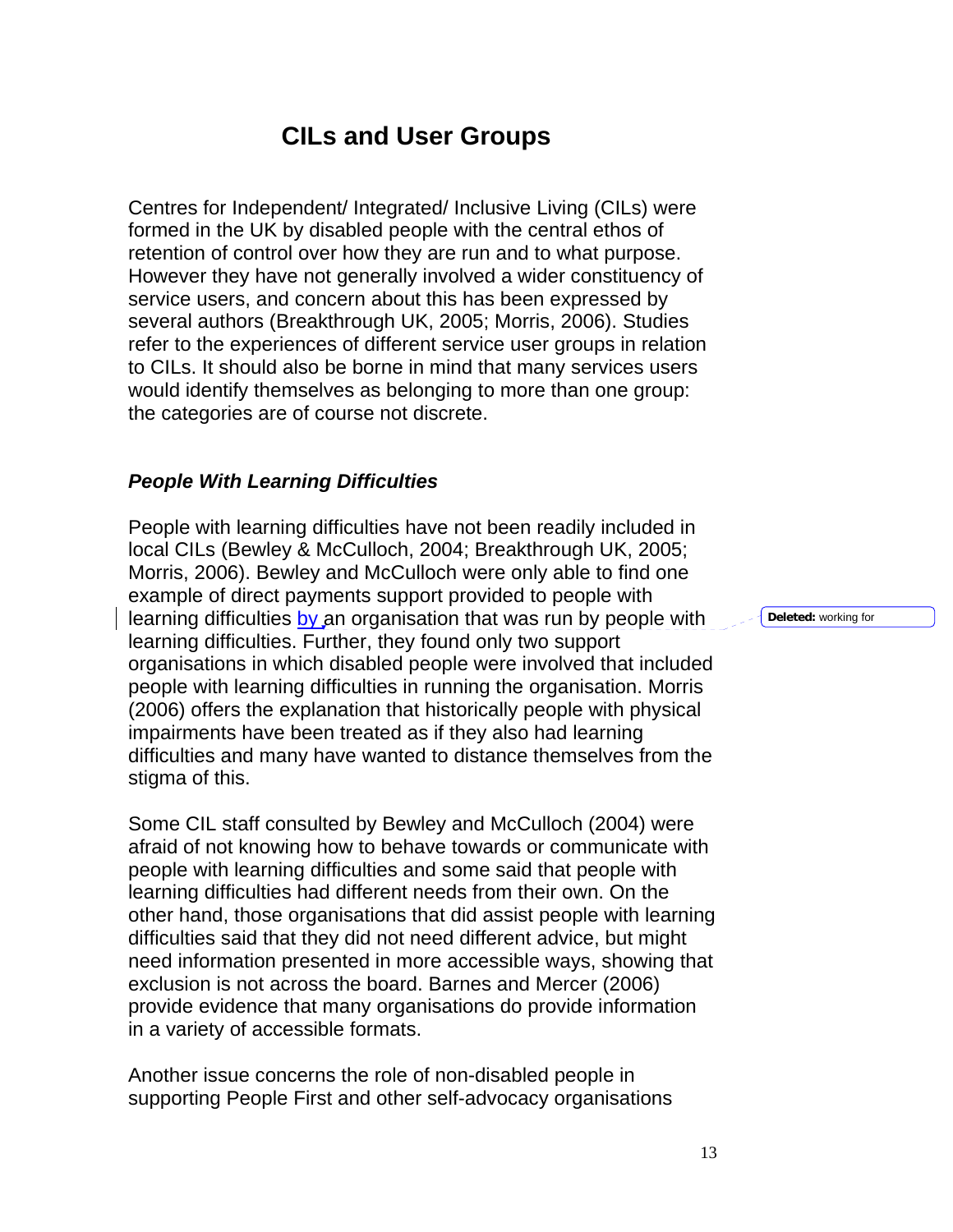(Johnson, 2006; Morris, 2006). Morris notes that many disabled people consider that non-disabled people have too much influence over self advocacy groups, but she states that it should also be borne in mind that increasingly the role is to support rather than to direct (People First, 2006a, 2006b). Similar considerations apply to family members: Morris (2006) notes that many have taken an important role in campaigning for the rights of people with learning difficulties. However many disabled people have rejected any involvement by family members in their organisations and this issue therefore represents an important difference in perspective (see also below).

Finally, studies point to the barriers to independent living that have been erected by local authorities for people with learning difficulties and urge CILs not to do the same (Bewley & McCulloch, 2004; Barnes & Mercer, 2006).

#### *Black and Minority Ethnic Service Users*

All services, including CILs, have not been effective at including black and minority ethnic service users (Hussain et al., 2002; Vernon, 2002). There is a tendency in the literature to generalise and treat non-white groups as if they were all the same, when there are obviously important differences between ethnic groups. Singh (2003) reports on support organisations for 4 grassroots development projects for black and minority ethnic disabled people. History and cultural expression were important for three of the projects and all succeeded most where they responded to participants' experiences of multiple exclusion. Nevertheless, the conclusion of all authors is that Black and Minority Ethnic (BME) groups have been substantially left out of service provision, and there are indications that this is also the case for Independent living and direct payments.

Stuart (2006) suggests that BME applicants face several additional significant barriers. These include: confusion over the term 'independent living' (where independent living is interpreted to mean living on your own without help), lack of information and advocacy support, discriminatory assessment procedures, difficulties recruiting personal assistants who have the required cultural, linguistic and religious backgrounds, and a failure to use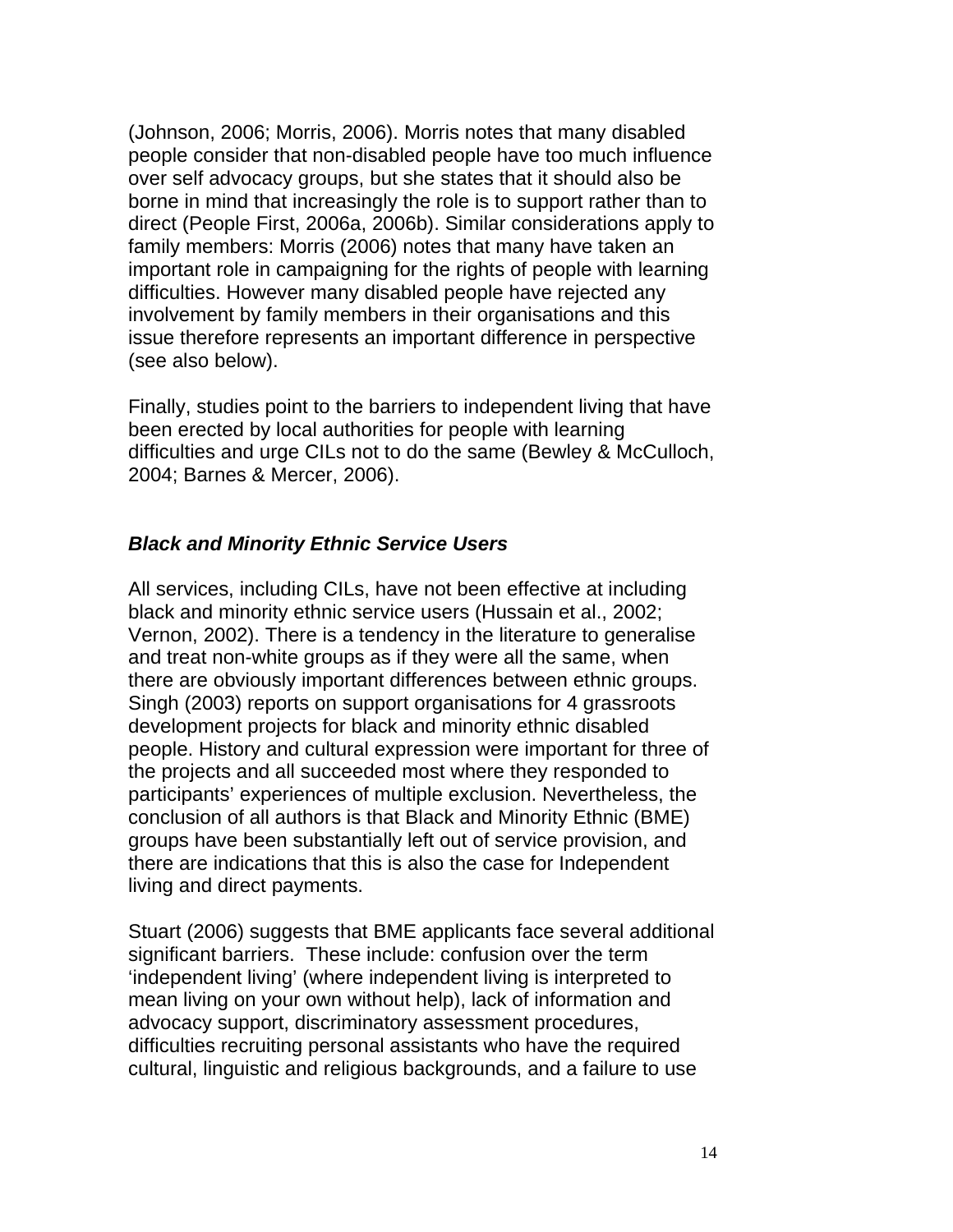direct payments in innovative ways. Finally, language and communication remains the most significant barrier.

These concerns have also been reported by Warwickshire Council of Disabled People (Evans & Banton, 2001). Recommendations for increasing involvement of BME groups included: employing a black worker, training on 'race' and ethnicity, consultation and working with black disabled people (and their families if this is wanted by the disabled person) and joint working between organisations of disabled people and black organisations.

Stuart (2006) predicts that while local authorities with high minority ethnic populations are likely to be reasonably responsive, other areas may be less so. He maintains that CILs / user-led organisations will be able to support BME direct payment users with exercising increasing choice and control, to move from direct services to direct payments, be able to explain rights, act as advocates and act as a training and information resource. Conversely, he argues that their commitment to independent living might put off BME service users, and that 'race' equality training will be needed on a regular basis.

### *Mental Health Service Users*

Mental Health service users face particular problems accessing direct payments (Newbigging & Lowe, 2005; Spandler & Vick, 2006). Some are barred from receiving direct payments but the majority are not and local authorities have been urged to remedy this situation (Department of Health, 2006a).

As mentioned above, there are important variations in the experiences of different BME groups. For example, psychiatric services are particularly problematic for 'Black' people and they are disproportionately represented in mental health services and experience poorer outcomes than their white counterparts (Keating et al., 2002). In this respect, 'Black-led' organisations are often considered to be the only source of culturally appropriate practice (Keating, 2002). The widespread practice of describing all 'visible' (i.e. non-white) groups as an entity can obscure important differences that have a bearing on what support for independent living means.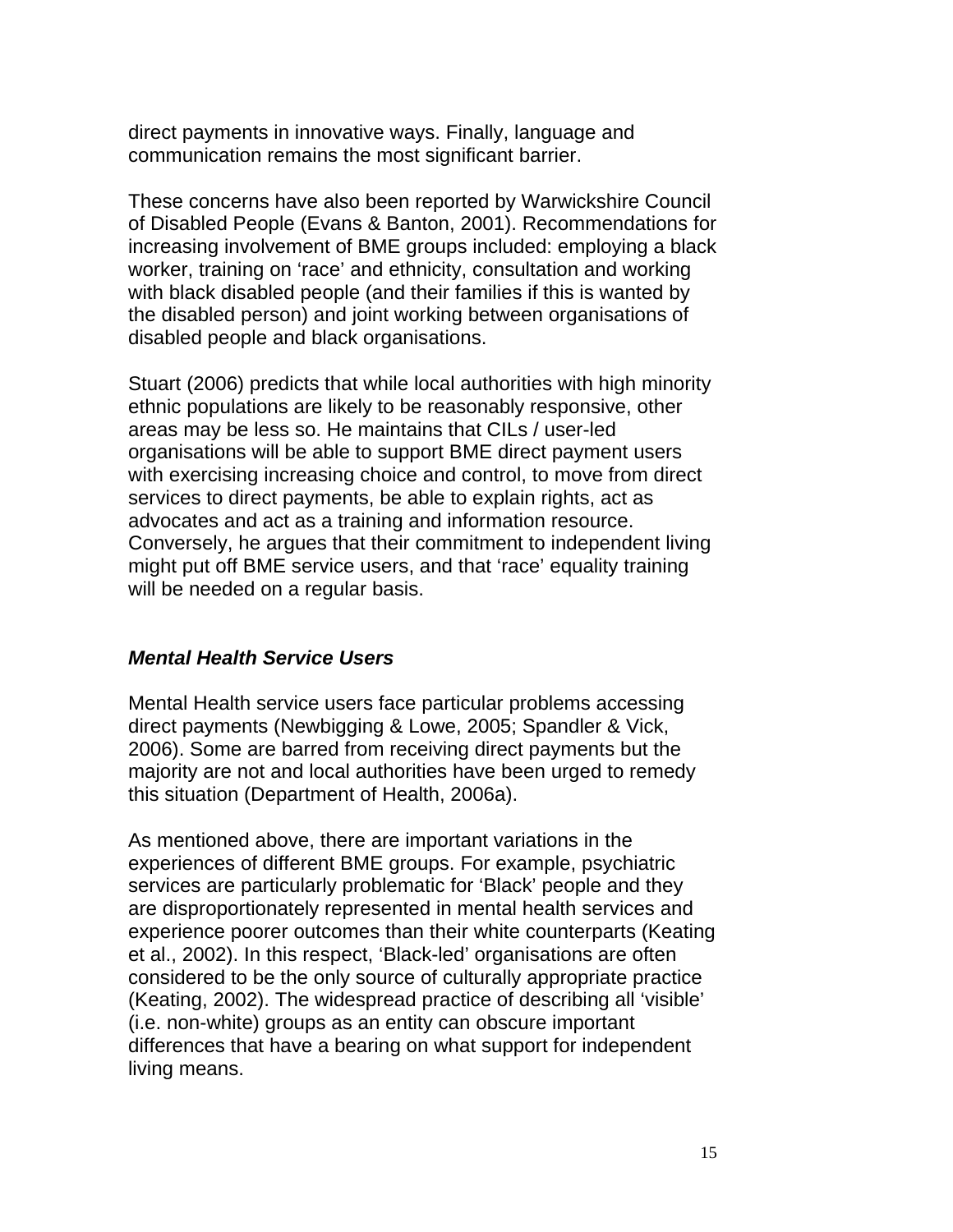#### *Older People*

The changing demographic profile of the population is the cause of much current discussion, and there are concerns that the increasing numbers of older people in the future should be supported to live as independently as possible (Audit Commission / BGOP, 2004). Certainly, older people use heath and social services more than other groups and policy authors stress the need to re-think the way that older people are seen – from dependency and frailty to independence and 'successful ageing' (Wistow et al., 2003).

There is evidence that older people face discrimination in most areas of life, including care and support (Grattan et al., 2002) and this is reflected also in their access to direct payments.

Older people value independence, often seen in terms of *inter*dependence with other people (Audit Commission / BGOP, 2004). Priorities are having good social relationships, help and support, living in places that are neighbourly, safe and with good transport links, having hobbies and personal interests, enough money to meet basic needs and having control over life (Gabriel & Bowling, 2004). With regard to these priorities, Priestley and Rabiee (2002) considered the possibilities for commonalities between disabled peoples' organisations and groups led by older people. While they found substantial areas of agreement, especially with regard to housing, mobility, social isolation, employment and welfare benefits, the two groups often expressed the same concerns in different language. The main difference found by the authors concerned culture and identity: older people and disabled people tended to think of themselves as unlike the other group. They conclude that it probably makes more sense for each to pursue the outcomes they seek independently of one another. This being said, there are clear areas of overlap between the interests of the two parties.

#### *Carers*

While there are a range of definitions in existence (see Roulstone et al., 2006) the term 'carer' is generally used to denote a person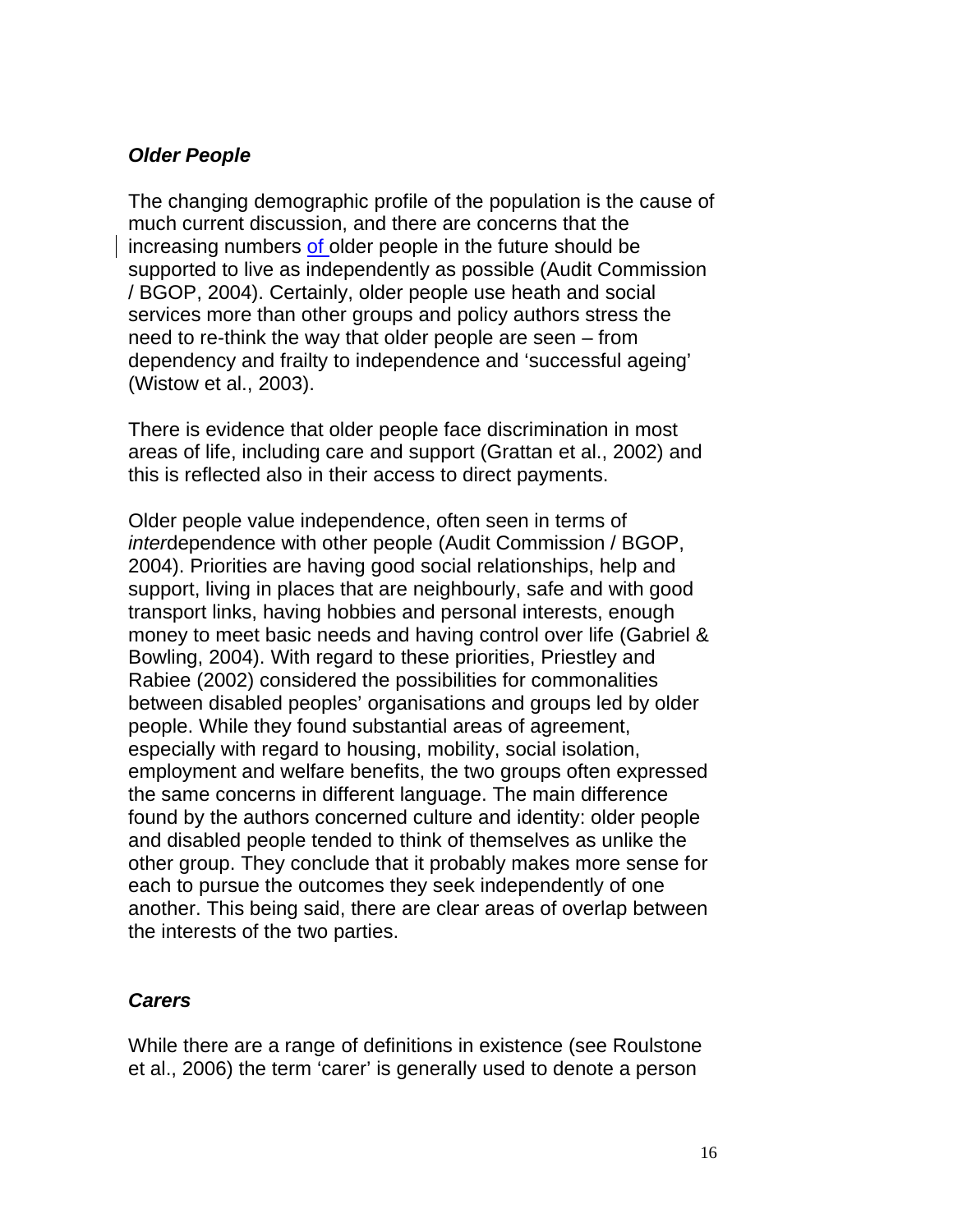who provides assistance with daily living activities to another person, on a regular and unpaid basis.

Carers have gained more official recognition in recent years (e.g. Department of Health, 2005a, 2006b). The Carers and Disabled Children Act (2000) and associated guidance extended direct payments to carers aged 16 and over, carers with parental responsibility for disabled children and young disabled people. In 2003 the rules governing payments to family members were relaxed, permitting family members to be more easily employed as personal assistants. However there is still concern from carers' groups that it is difficult for them to secure support in their own right (MacGregor & Hill, 2003; Watson, 2006).

Morris' (2006) question, 'Are carers service users?' reflects the differences of opinion between disabled people's and carers' organisations. There is a long history of disagreement between the two parties, concerning the distribution of resources and different points of view about Community Care policies (Parker & Clarke, 2002). Debates have been acrimonious at both local and national levels although there is some evidence that Independent Living measures are bringing the two parties closer together and differences of opinion are often less marked at local than at national level.

As has been discussed above, relationships are less problematic between carers and people with learning difficulties and black and minority ethnic service users. Mencap has taken a lead on developing individual budgets, for example (Poll et al., 2006). Many disabled people, particularly women are also carers, for young children, older and disabled people.

### *Discussion*

People with physical impairments lobbied for direct payments and legislation was originally drawn up with this group in mind (Glasby & Littlechild, 2002). Because of this, the formal stipulations associated with payment arrangements have not always been best suited to other user groups. The 'willing and able' requirement allowed whole groups of service users to be excluded from consideration by local authorities, particularly mental health service users and people with learning difficulties. More recently, the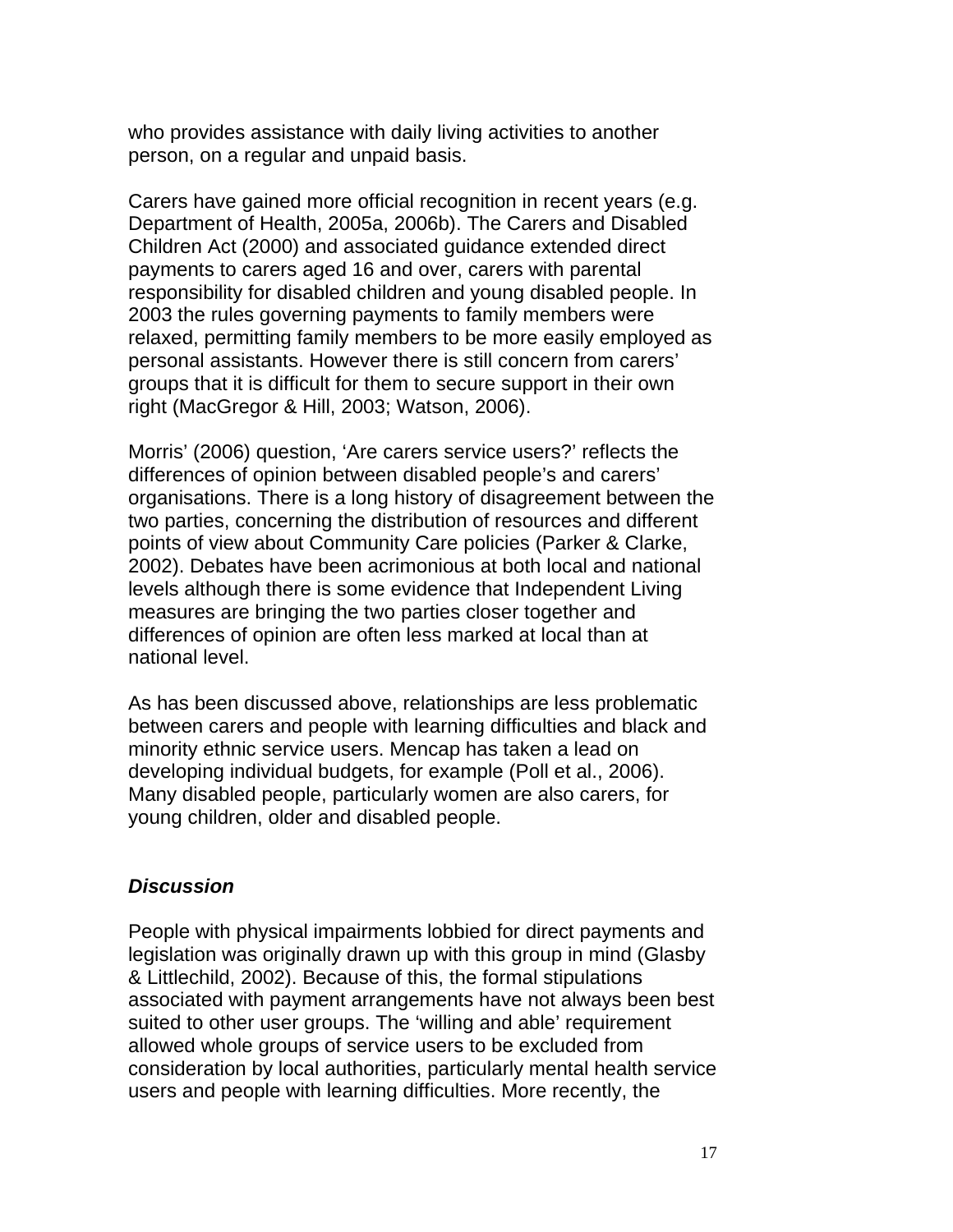acknowledgement that people might have support to be 'willing and able', combined with sustained lobbying, has opened up opportunities for payments to be made in a variety of different ways and the criteria have become more flexible.

Luckhurst (2005) has reviewed a range of alternative means of giving people access to financial payments, which might more closely match what is needed for more people to receive payments. Independent living trusts (groups set up to receive money on people's behalf and act as the employer) are reported as being taken up by more people with learning difficulties and third party payments (money paid to another individual who helps with managing the process) by older people. These were alternatives where local authorities had assessed applicants as not being 'willing and able' to manage direct payments. Although other arrangements, including brokerage (independent advisors acting on behalf of people receiving payments) and user-controlled personal assistance agencies (supplying assistants) were investigated, these schemes were not widely taken up.

Williams (2006) notes that direct payments is just one of a number of drivers towards more choice and control for people with learning difficulties. These include person-centred planning (Emerson et al., 2005) and support to use individualised budgets. Poll et al. (2006) report on the results of pilot projects in 6 areas of the UK, where people with learning difficulties gained access to funds (following an assessment) that they were free to spend as they wished. They report positive outcomes in terms of service users' control over life events, and their increased satisfaction with arrangements. As part of these pilots, different support arrangements were put in place in each of the areas: family support without independent brokers, choice of a new broker, choice from trained brokers, direct support from CIL staff and assistance from a broker employed and supported by a CIL. The authors note that a diversity of arrangements is likely to be preferable, and point out the slow progress with regard to changing services and argue that new organisations need to be created.

The Joseph Rowntree Foundation (2005) suggests that CILs will need to specifically employ people from other groups in order to successfully provide support. Morris (2006) also advocates developing a network of user-led organisations as a way of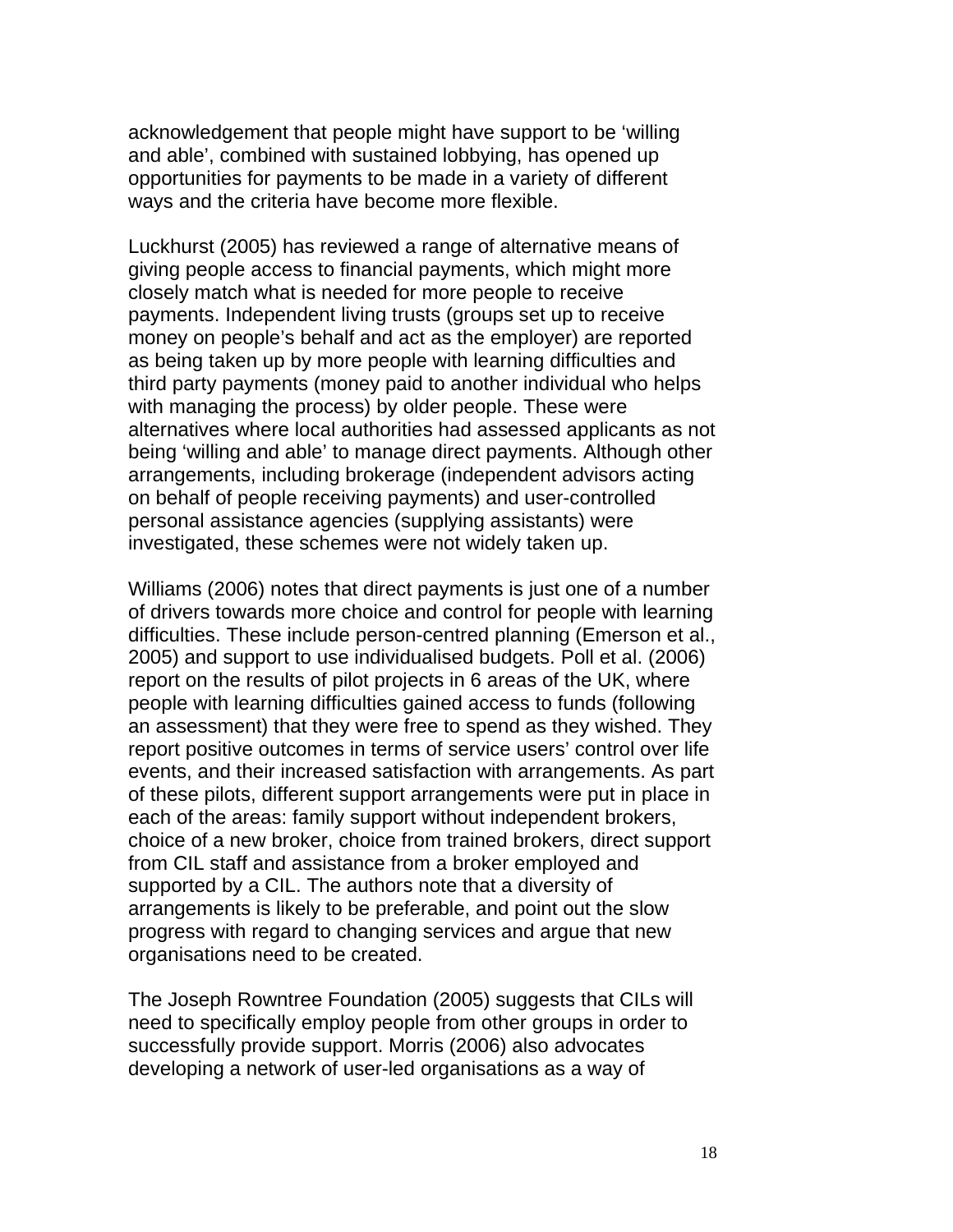extending support to other groups and encouraging further involvement.

## **Issues Facing Service User Groups**

The creation of more user-led services to support the uptake of individual budgets is likely to pose considerable questions for organisations of disabled people (Barnes & Mercer, 2006). This section will review a range of work that casts light on the current situation with regard to capacity and scope of organisations to support an expanding number of likely applicants for direct payments and other forms of individualised funding.

## *Funding*

CILs face acute funding problems. Many organisations rely on grants that are time-limited and financial insecurity is resulting in the closure of organisations (Breakthrough UK, 2005; Barnes & Mercer, 2006). Reliance on funding from local authorities and voluntary organisations may limit the range of services that can be offered due to stipulated restrictions on activity. Although some user-led organisations supplement income through other work such as conducting training, local authority funding may be reduced as a result, because some authorities argue that this shows that funding is not needed. As a result, many user-led organisations exist on a shoestring budget and have difficulties recruiting and retaining skilled staff, relying instead on volunteers (Barnes & Mercer, 2006). The practice of setting 'cost ceilings' on the amount of support provided to service users, combined with the still widespread practice of block contracting with service providers militate against support for independent living (NCIL, 2006a).

## *Contracting*

Closely allied to the issue of funding for user-led organisations is the question of how contracts for service provision are allocated. Stephen Ladyman (2004b) has made the point that local expertise should address local needs, but several studies show that this consideration is unlikely to be the primary consideration when contracts are allocated. Services that were developed by disabled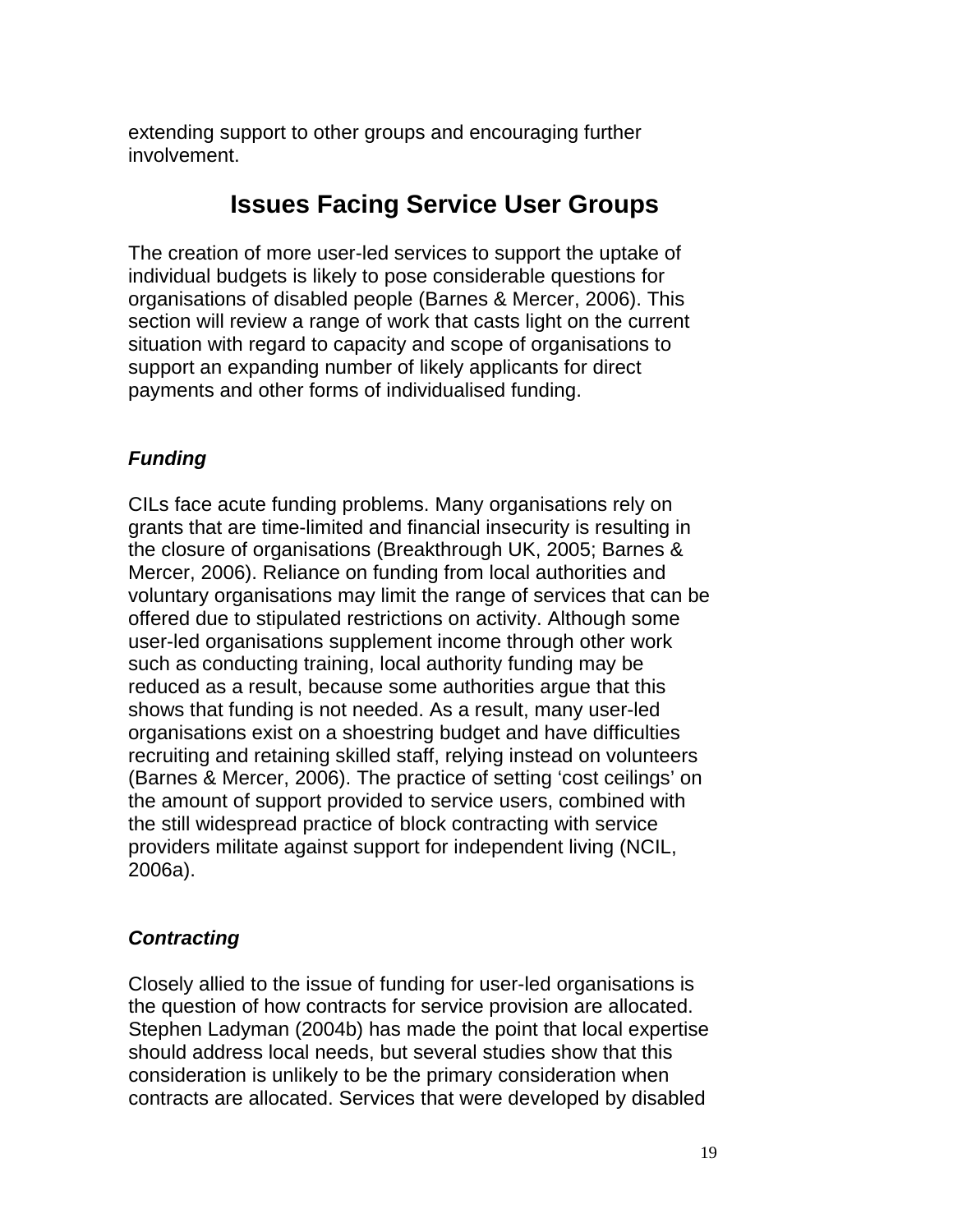people, such as support for independent living, are now being put out to tender and local user-led organisations often do not gain the contracts because larger companies and charities are in a position to offer lower unit costs (Morris, 2006). Large organisations often have departments dedicated to applying for funds, while smaller, user-led organisations often exist hand to mouth (Beresford, 2006a). The tendering process is a particular issue for organisations of people with learning difficulties who may require more time and need documents in accessible formats (Morris, 2006), but the lack of resources affects all user-led organisations.

Furthermore, contractors often show a preference for larger, known providers (Barnes et al., 2003). This, together with the fact that much funding remains tied up in traditional services (Morris, 2004), contributes to the difficulties in securing contracts. Larger organisations are more likely to provide a wider range of services, at least some of which are concerned with providing lucrative congregate services. In contrast, user-led organisations are concerned with innovative support for work that is not yet well funded. Contracts typically do not provide core funding for independent living support. They are more likely to stipulate support for using direct payments, which is not necessarily what service users need. Contractors are often concerned with processes rather than outcomes (Harris et al., 2005; d'Aboville, 2006).

While in some areas local authorities have contracted with user-led organisations (Morris, 2006), they rarely involve service users when setting the specification for services or in designing the outcome measures (Collins & O'Neil, 2005). A notable exception to this is an instance where the Joseph Rowntree Foundation funded a project in Wiltshire that enabled service users to design and carry out a Best Value review of direct payments (Evans & Carmichael, 2002). Crucial to this successful venture was the support and encouragement of local authority senior managers. There is evidently scope for further development of consultation and peer support as key aspects of service specifications, especially in relation to black and ethnic minority communities, who experience unequal access to support (Joseph Rowntree Foundation, 2005).

Problems with the ways that contracts are awarded were noted in the Government White Paper 'Improving the Life Chances of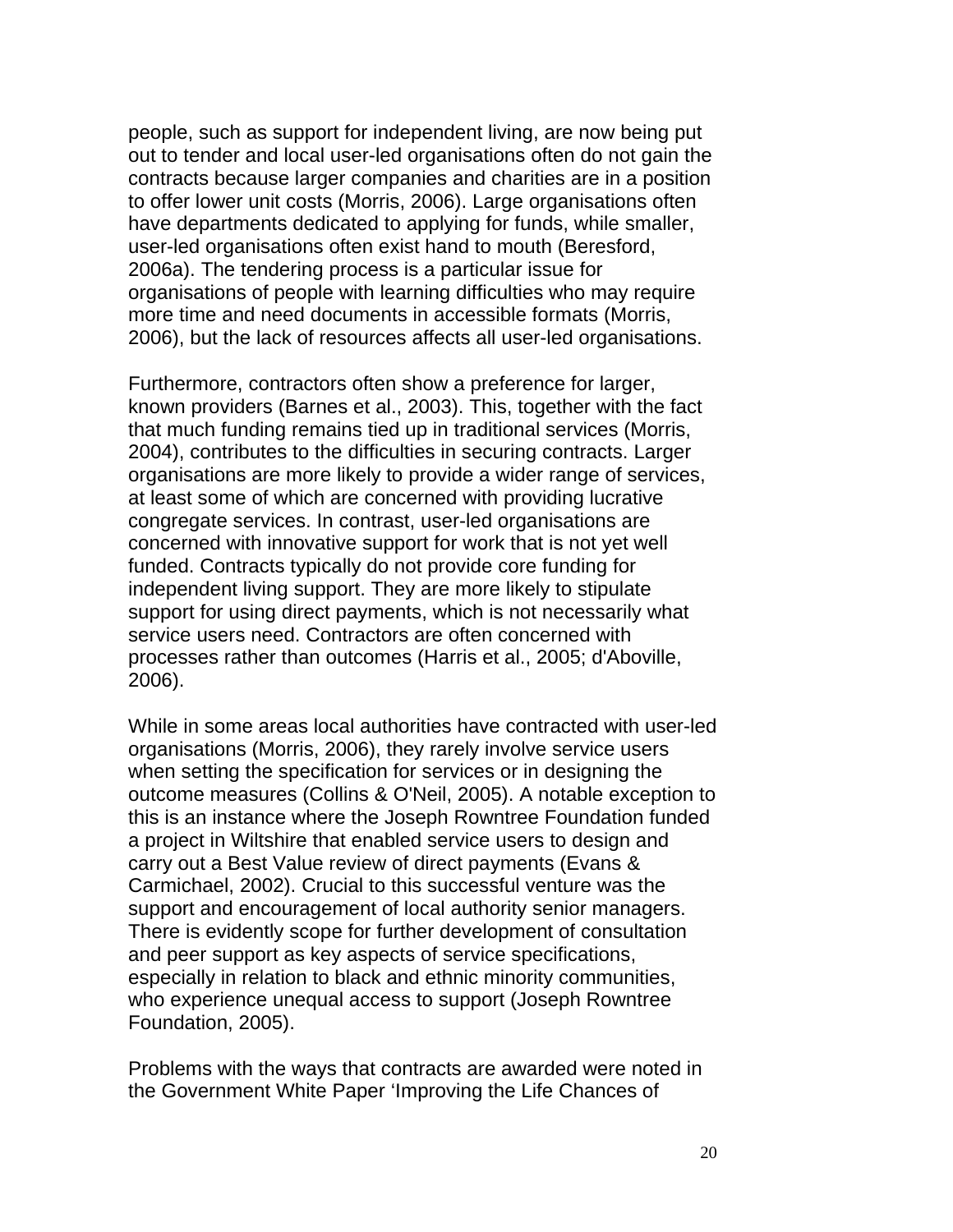Disabled People' (Prime Minister's Strategy Unit, 2005). Notable recommendations included the stipulation that user-controlled organisations would provide: information and advice, advocacy and peer support, assistance with self-assessment, support in using individual budgets, support with recruiting and employing personal assistants, disability equality training and consumer audits of local services.

With this in mind, the Association of Directors of Social Service and the National Centre for Independent Living have issued a joint protocol recommending to local authorities that they support the development of user-led support organisations (ADSS / NCIL, 2006). Noting that 7 out of 10 of the top performing local authorities on direct payments contract with user – led organisations, they point out that star ratings will be affected as direct payments is now a key performance indicator. It is acknowledged that in some areas support for the development of new organisations will be needed, as well as assistance to develop competence and inclusivity. Finally, they recommend that assistance in the form of services should be separate from advocacy, which service users may need in order to represent their interests with regard to Social Services Primary Care Trusts and other organisations.

As Gillinson et. al. (2005) point out, there is a major gap between the top and the bottom in that the mechanisms and layers between ministers at the top and CILs at the bottom (both being largely in agreement with regard to independent living) are disrupted by conflicts with the middle (local authorities). The authors attribute such conflict and confusion as due at least in part to the fragmentation of services between different departments, with the message being poorly understood across segmented disability services. Despite this, as Rummery (2006) has noted, closer collaboration between different departments, such as health and social care, does not automatically lead to improved experiences for service users. In fact it may lead to a reduction in available resources as finance and attention is diverted to internal adjustments to the system, at least in the short term.

Working in partnership has sometimes caused concern to CILs, who may have worries about being taken over by other organisations (Barnes & Mercer, 2006). However the existence of a user-led support organisation is not in itself sufficient (Robson et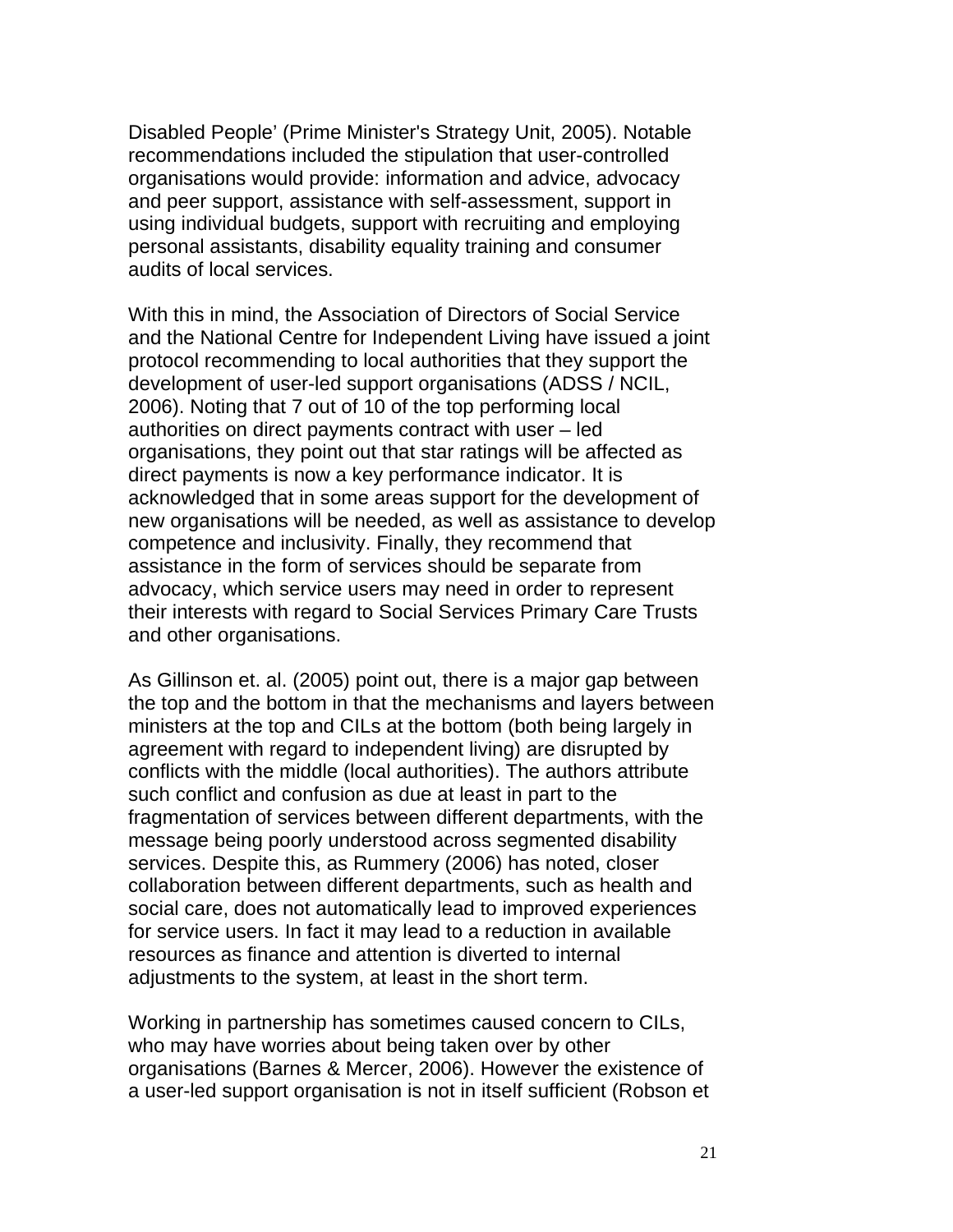al., 2003; d'Aboville, 2006). Contracting authorities and user-led organisations need to work together.

### *Competition Between User-Led Organisations*

The Government strategy of increasing choice through stimulating a competitive quasi-market presents certain problems for user-led organisations. As Barnes and Mercer (2006) note, user-led organisations are competing against one another at both local and national levels in efforts to secure contracts. This competition can cause difficulties between organisations (Morris, 2006) and undermines the strength of fragile organisations. While this picture holds for all organisations, it can inhibit the growth of innovative solutions to social problems at grass roots level as commissioning officers specify tenders for work with which they are already familiar (CSCI, 2006).

### *Capacity Building: Service Users*

A closely allied issue concerns recognition of service users as contributors to local communities and policy. As the Joseph Rowntree Foundation (2005) points out, most service users have important roles and responsibilities as part of everyday life. Many, particularly women, are informal carers for children and other family members and many have important community and friendship networks, making a significant contribution to the local economy. Not least, service users contribute substantially by providing employment to others. These roles are rarely acknowledged in local and national social policy (Joseph Rowntree Foundation, 2005).

In the context of the present discussion, the role of service users in campaigning for direct payments, acknowledged to be one of the most relevant and successful developments in recent years (Prime Minister's Strategy Unit, 2005), and the lead taken by the disabled people's movement in developing support for new users has been rarely mentioned. It is also a matter of some concern to service users that innovative ideas have been appropriated by established service providers, sometimes without due acknowledgement of their origins and the role of service user organisations in early developments (Morris, 2006).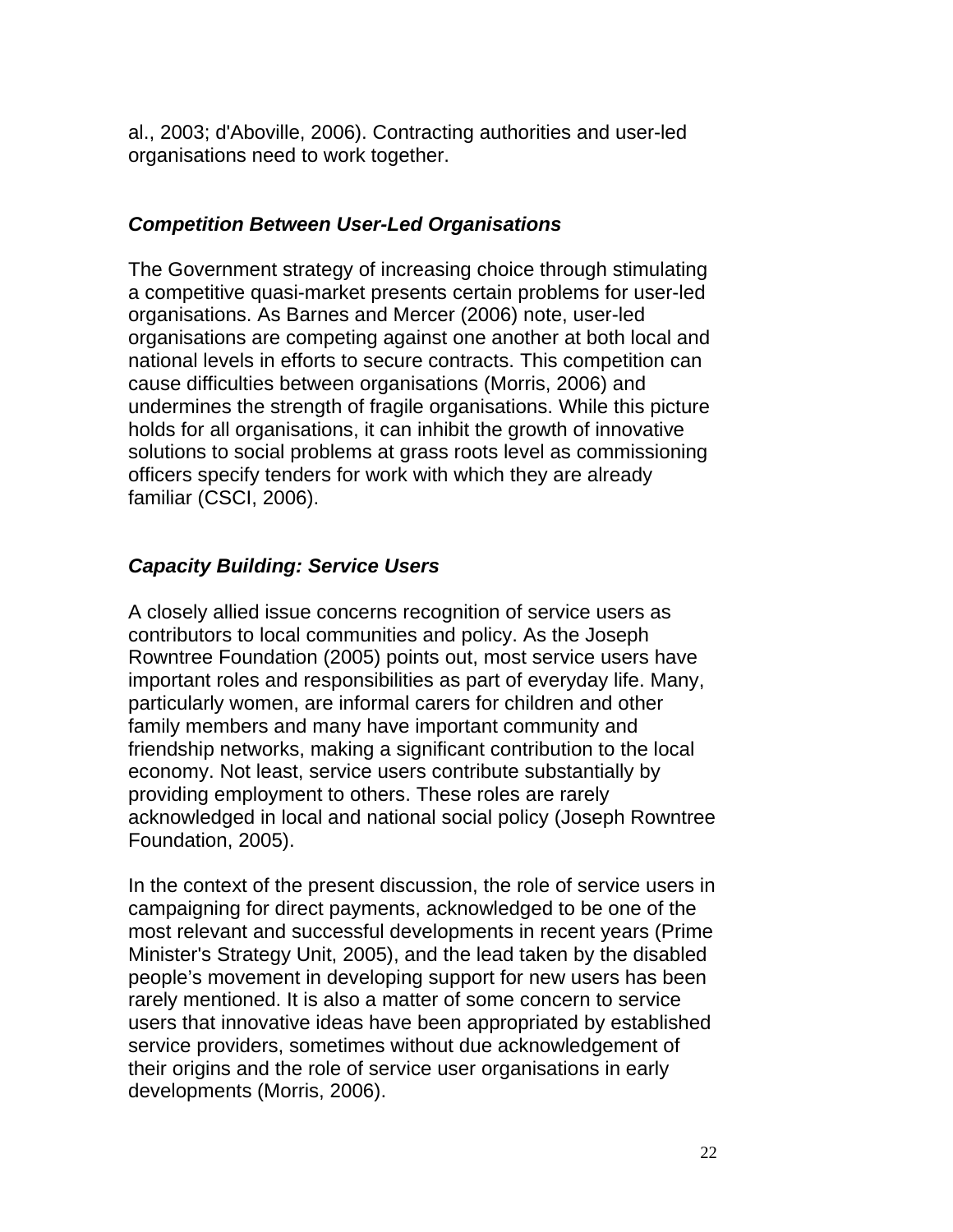In 2001 there were around 5,500 BME voluntary and community organisations in England and Wales (McLeod et al., 2001). While many were well-established: over half with annual income of between £50,000 and £250,000, and 60% had been in existence for 10 years or more, they also reported problems of securing core funding and lack of official recognition. The difficulties reported above by CILs are also mirrored here. Despite playing an important role in capacity-building, civic engagement and social inclusion, this was not recognised. Instead, funders tended to concentrate on their role in service provision (Chouhan & Lusane, 2004).

### *Information and Referral*

Breakthrough (2005) argues that many disabled people receive direct payments without being given any assistance from the local authority to develop the skills and knowledge needed for success. Thereby, they argue, recipients may effectively be set up to fail.

Many service users are not routinely informed about the existence of user-led organisations where they exist. This is particularly true for mental health service users (Davidson & Luckhurst, 2002; Spandler & Vick, 2006). In the same way that finding out about direct payments has presented applicants with difficulties, so finding out about sources of assistance and support may also be a matter of chance. At present there is no necessity for local authority staff to inform applicants about such sources of assistance. Above I have discussed some of the contextual problems facing CILs and other user-led organisations. The discussion has shown that organisations are working in difficult circumstances and this is reflected in their weak position with regard to established service providers. The following section will turn to a discussion of some of the issues concerning the internal organisation and capacity of local user-led organisations.

## *Capacity Building: CILs*

The literature concerning CILs and user-led services shows that there are clear advantages to peer support for Independent Living. Assistance, especially for those who have recently acquired an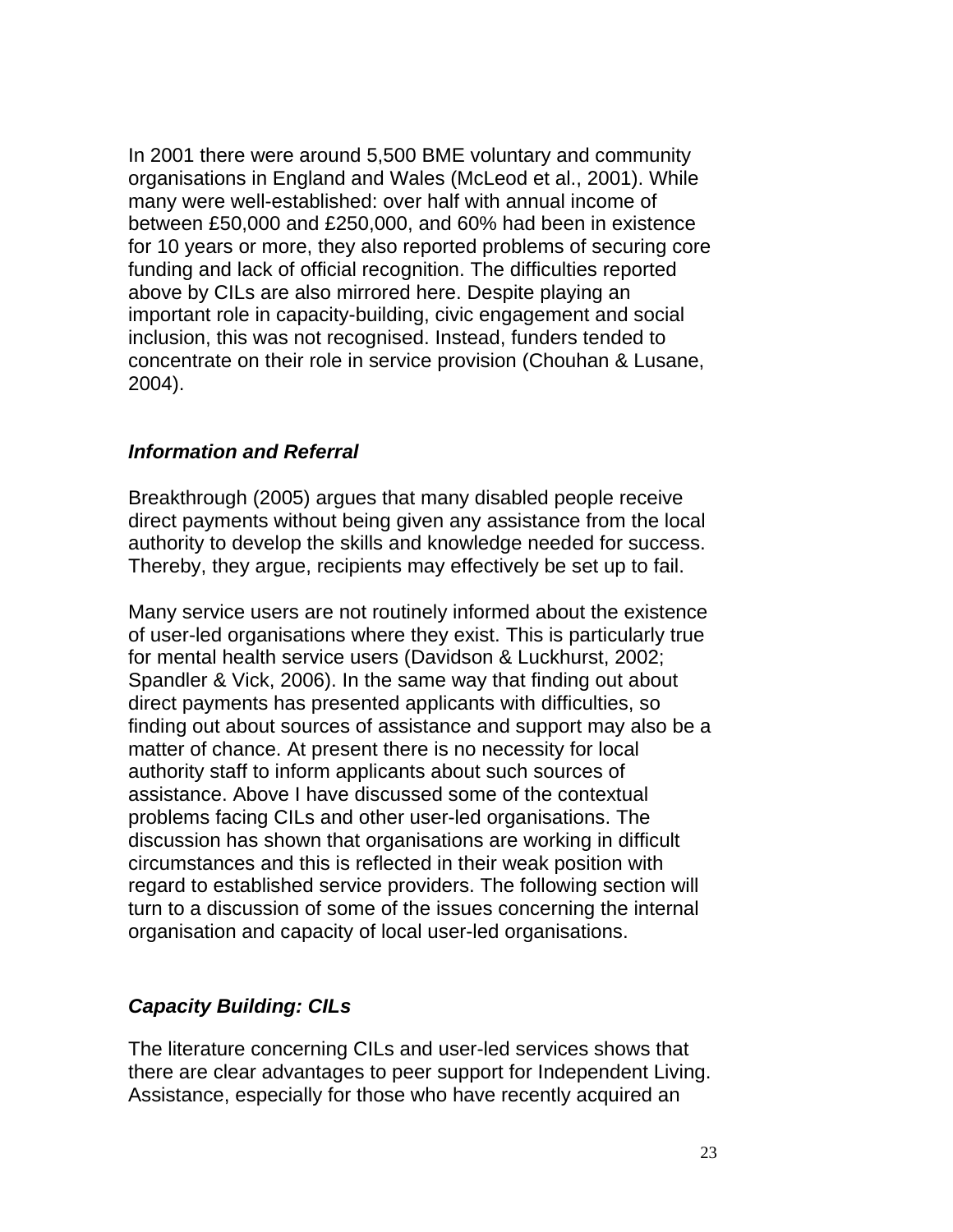impairment, is highly valued by service users. The ability of CILs to provide assistance across often fragmented areas of traditional service provision and help with new responsibilities has been shown to be an important source of support.

Most CILs are in very difficult financial straits. Funding is invariably short-term: two thirds of organisations contacted by Barnes and Mercer (2006) had less than 2 years of guaranteed income, making planning for the future very difficult. Many user-led organisations rely on volunteers and have difficulties with the retention of experienced staff.

Funding and organisation are both affected by the fragmentation of Social Care services. Most organisations secure money through local authorities, which have different funding streams for different service user groups. This makes the inclusion of 'hard to reach' groups more complex. While there is evidence that CILs are seeking to reach out to more excluded groups, a difficulty may arise if the only way for an applicant to gain assistance from a CIL is through a local authority assessment. Fox and Kim (2004) note that some impairments may not be 'officially' recognised and in these instances securing assistance can be very difficult. Without diagnosis, advice may be difficult to secure. While local authority resources remain concentrated on those perceived as having the most need for assistance, it will be important that CILs are able to afford to assist people to retain their independence as well as to gain it.

Training, and the time and resources to do it, will be needed if more CILs are to develop. There is evident expertise available from established CILs and other user-led organisations, but particular attention will need to be paid to ensuring that unrepresented groups receive the assistance they need. In expanding provision of CILs, it is important not to inadvertently undermine existing work through overload, but to develop capacity in a way that works for each local area and so that provision is made for further the involvement and participation of service users beyond the immediate present.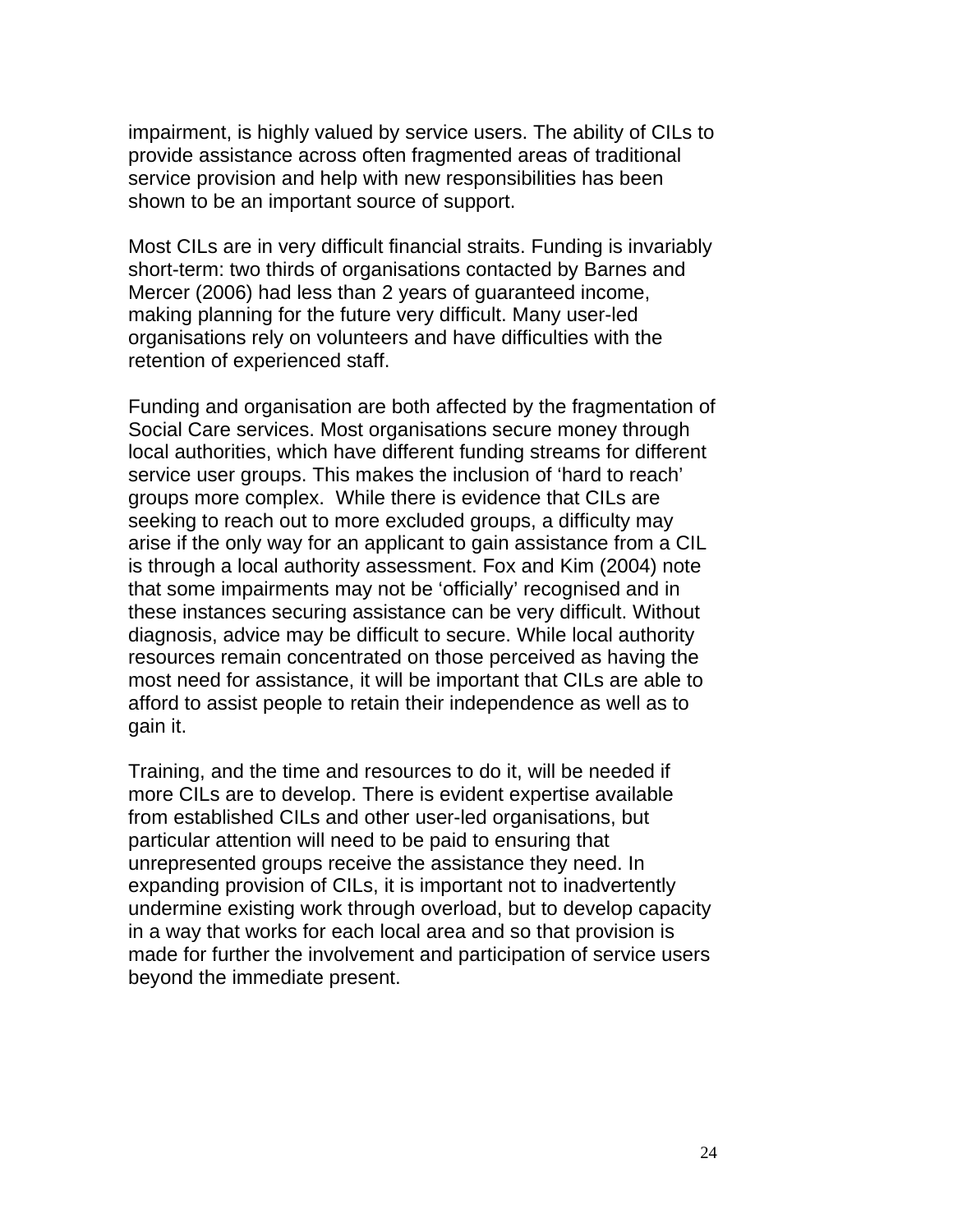# **Methodology**

This report considers academic and 'grey' (not published for general circulation) literature from January 2001 to June 2006 concerning the development of Centres for Independent/ Inclusive/ Integrated Living (CILs) and selected service user-led organisations.

### Web Sites Consulted

Action for Advocacy: http://www.actionforadvocacy.org.uk Age Concern: http://www.aclondon.org.uk Asian People's Disability Alliance: http://www.apda.org.uk Audit Commission: http://www.audit-commission.gov.uk Better Government for Older People: http://www.bgop.org.uk British Council of Disabled People: http://www.bcodp.org.uk British Institute of Learning Disabilities: http://www.bild.org.uk Care Services Improvement Partnership: http://www.cisp.org.uk Carers UK: http://www.carersuk.org Centre for Policy on Ageing: http://www.dwp.gov.uk Commission for Race Equality: http://www.cre.gov.uk Commission for Social Care Inspection: http://www.csci.org.uk Contact a Family: http://www.cafamily.org.uk Department of Health: http://www.dh.gov.uk Disabled Parents' Network: http://www.disabledparentsnetwork.org.uk Disability Rights Commission: http://www.officefordisability.gov.uk Equalities National Council: http://www.encweb.org.uk/ Folk.Us: http://www.projects.ex.ac.uk/folk.us/ Foundation for People with Learning Disabilities: http://www.learningdisabilities.org.uk Hampshire Direct Payments: http://www.hants.gov.uk/directpayments Help the Aged: http://www.helptheaged.org.uk In Control: http://www.in-control.org.uk Independent Living Institute: http://www.independentliving.org Institute for Public Policy Research: http://www.ippr.org.uk Involve: http://www.conres.co.uk Joseph Rowntree Foundation: http://www.jrf.org.uk Kings Fund: http://www.kingsfund.org.uk

25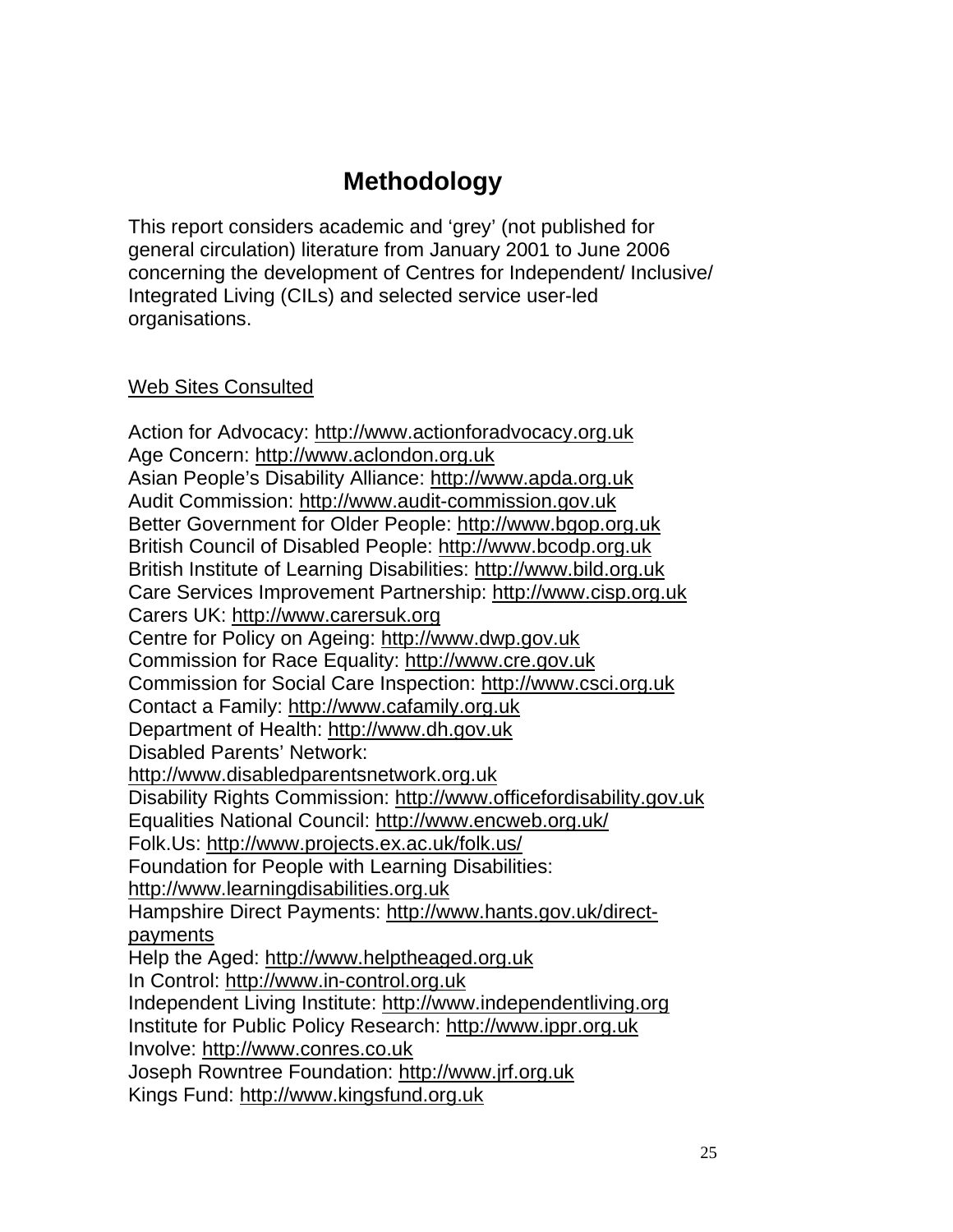Mencap: http://www.mencap.org.uk Mind: http://www.mind.org.uk National Centre for Independent Living: http://www.ncil.org.uk National Council for Voluntary Organisations: http://www.ncvovol.org.uk National Forum of People with Learning Difficulties: http://www.nationalforum.org.uk National Institute for Mental Health in England: http://www.nimhe.org.uk Norah Fry Research Centre: http://bris.ac.uk/NorahFry Office for Disability Issues: http://www.officefordisability.gov.uk People First: http://www.peoplefirstltd.com Policy Studies Institute: http://www.psi.org.uk Research in Practice for Adults: http://www.ripfa.org.uk SCOPE: http://www.scope.org.uk Shaping Our Lives: http://www.shapingourlives.org.uk Skills for Care: http://www.skillsforcare.org.uk Social Exclusion Unit: http://www.socialexclusionunit.gov.uk Spinal Injuries Association: http://www.spinal.co.uk UNISON: http://www.unison.org.uk Values Into Action: http://www.viauk.org.uk Valuing People: http://www.valuingpeople.gov.uk

## Search Terms Used

The following terms were used as a means of locating relevant information, according to the frame of reference of the database:

## CIL

Centre(s) for Independent Living / Centre(s) for Integrated Living / Centre(s) for Inclusive Living Independent Living User-led service(s) / organisation(s) User- controlled service(s) / organisation(s)

### Databases Searched

AgeInfo ASSIA CINAHL Disability Archive, University of Leeds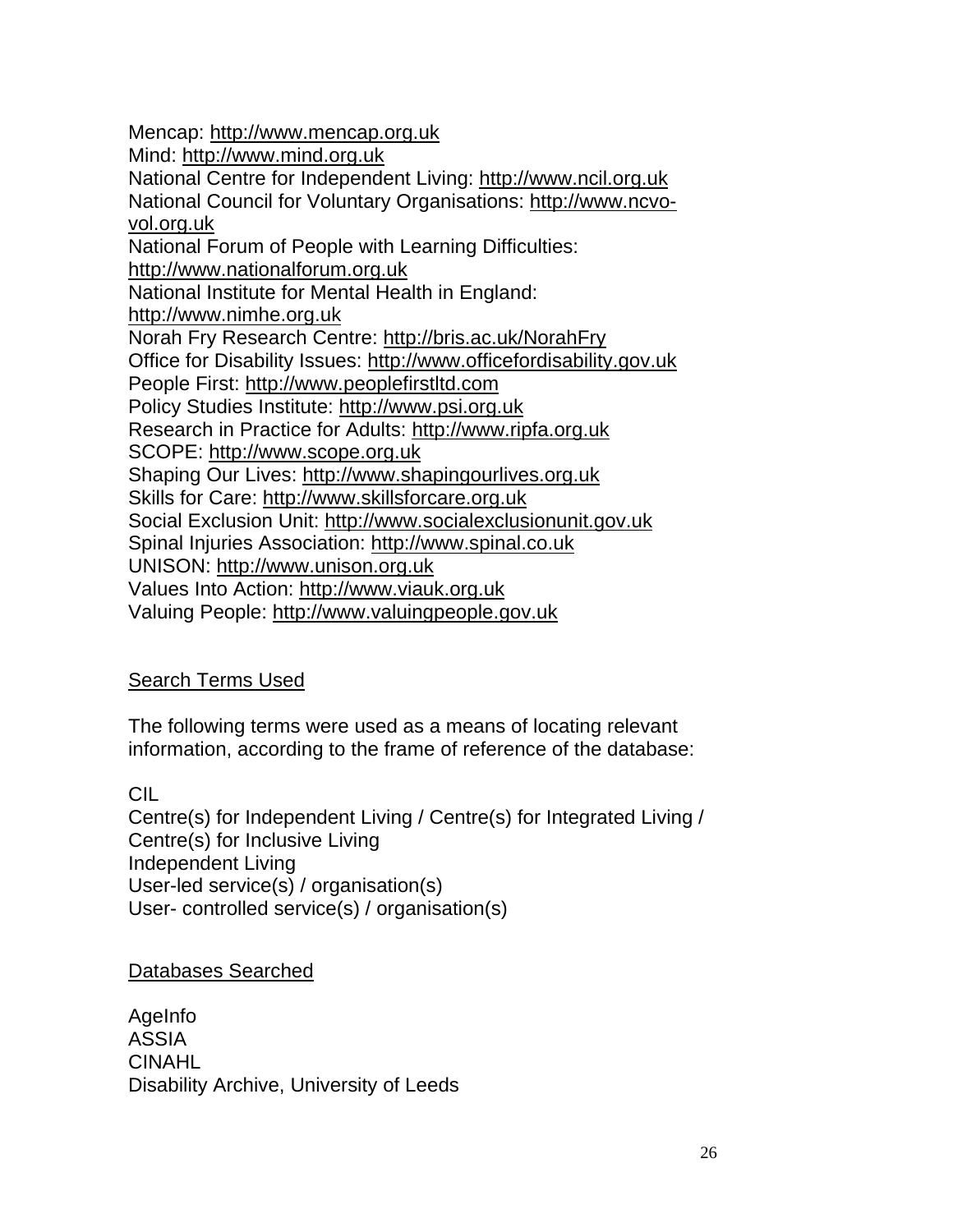Ingenta Social Care Online Web of Knowledge

A search of appropriate sections of Leeds University Library was carried out, to locate relevant sources of literature.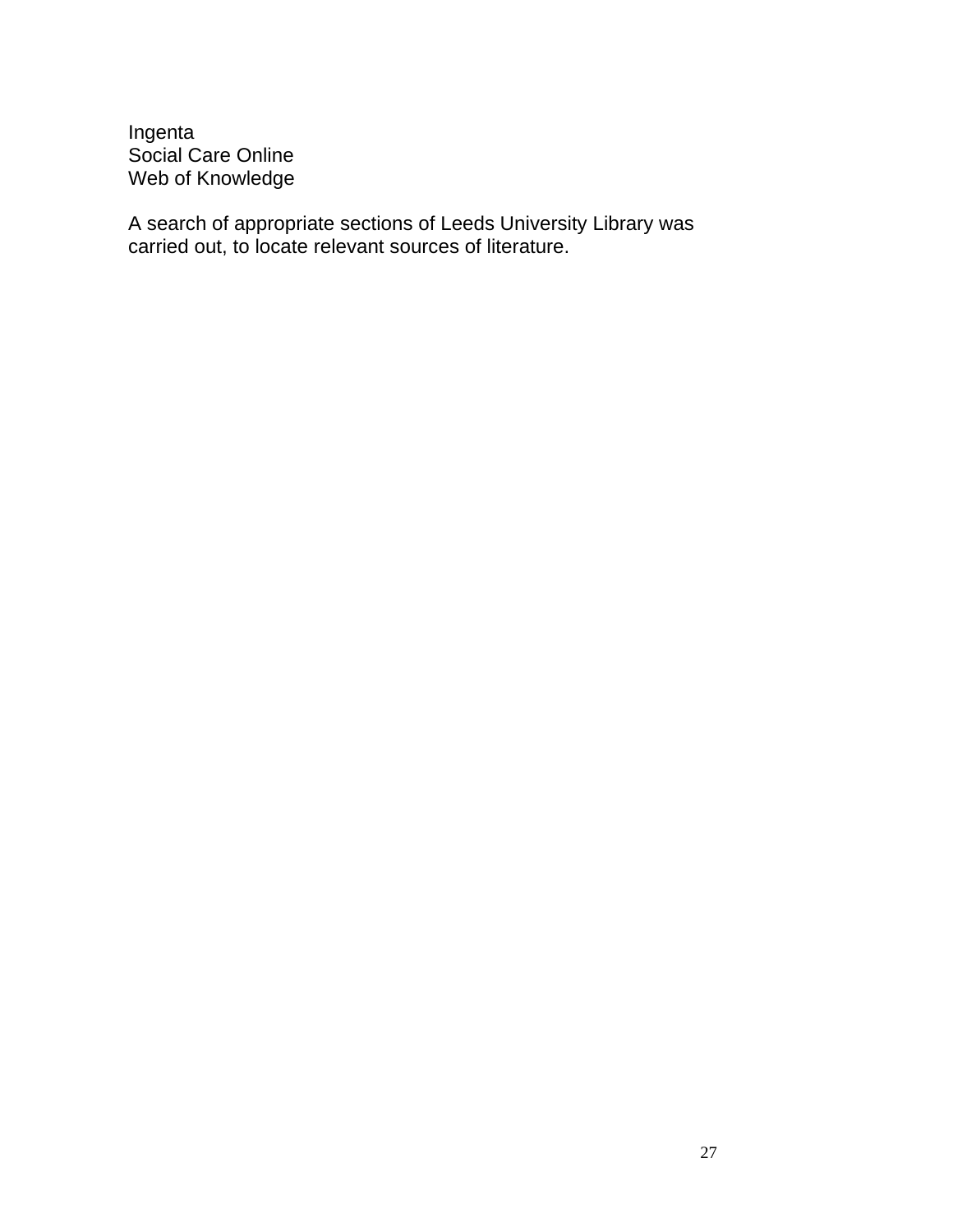# **Bibliography**

ADSS / NCIL. (2006). *Joint Protocol Between National Centre for Independent Living (N.C.I.L.) and Association of Directors of Social Services (A.D.S.S.) for the Provision of Centres for Independent Living (CILs) and User Led Support Services*. Retrieved 14th October, 2006, from

www.adss.org.uk/publications/guidance/ncilprotocol.pdf

Arnstein, S. (1969). A Ladder of Citizen Participation. *Journal of the American Institute of Planners, 35*(4), 216-224.

Audit Commission / BGOP. (2004). *Older People - Independence and Well-Being: the challenge for public services*. London: Audit Commission.

Barnes, C. (2004, 22nd November). *Independent Living, Politics and Implications.* Paper presented at the Social Care Institute for Excellence (SCIE) National Conference on Independent Living, Kensington Tara Hotel, London.

Barnes, C., & Mercer, G. (2006). *Independent Futures: creating user-led disability services in a disabling society*. Bristol: The Policy Press.

Barnes, C., Mercer, G., & Din, I. (2003). *Research Review on User Involvement in Promoting Change and Enhancing the Quality of Social 'Care' Services for Disabled People*. London: SCIE. BCODP. (2006). *Who Are We*. Retrieved 12th September, 2006, from www.bcodp.org.uk

Beresford, P. (2006a, 15th February). Fifth Element will Help to Form the Future*. The Guardian*.

Beresford, P. (2006a, 18th-20th September). *The Survivor Movement: past present and future.* Paper presented at the DSA Conference: Disability Studies: research and learning, Lancaster. Bewley, C., & McCulloch, L. (2004). *Helping Ourselves: direct payments and the development of peer support*. London: Values

into Action. Breakthrough UK. (2005). *Response to Government Consultation* 

*on: Office for Disability Issues* Brindle, D. (2006, 18th October). If Health Can Have It, Why Can't We? *The Guardian,* p. 10.

Carr, S. (2004). *Has Service User Participation Made a Difference to Social Care Services?* London: Social Care Institute for Excellence.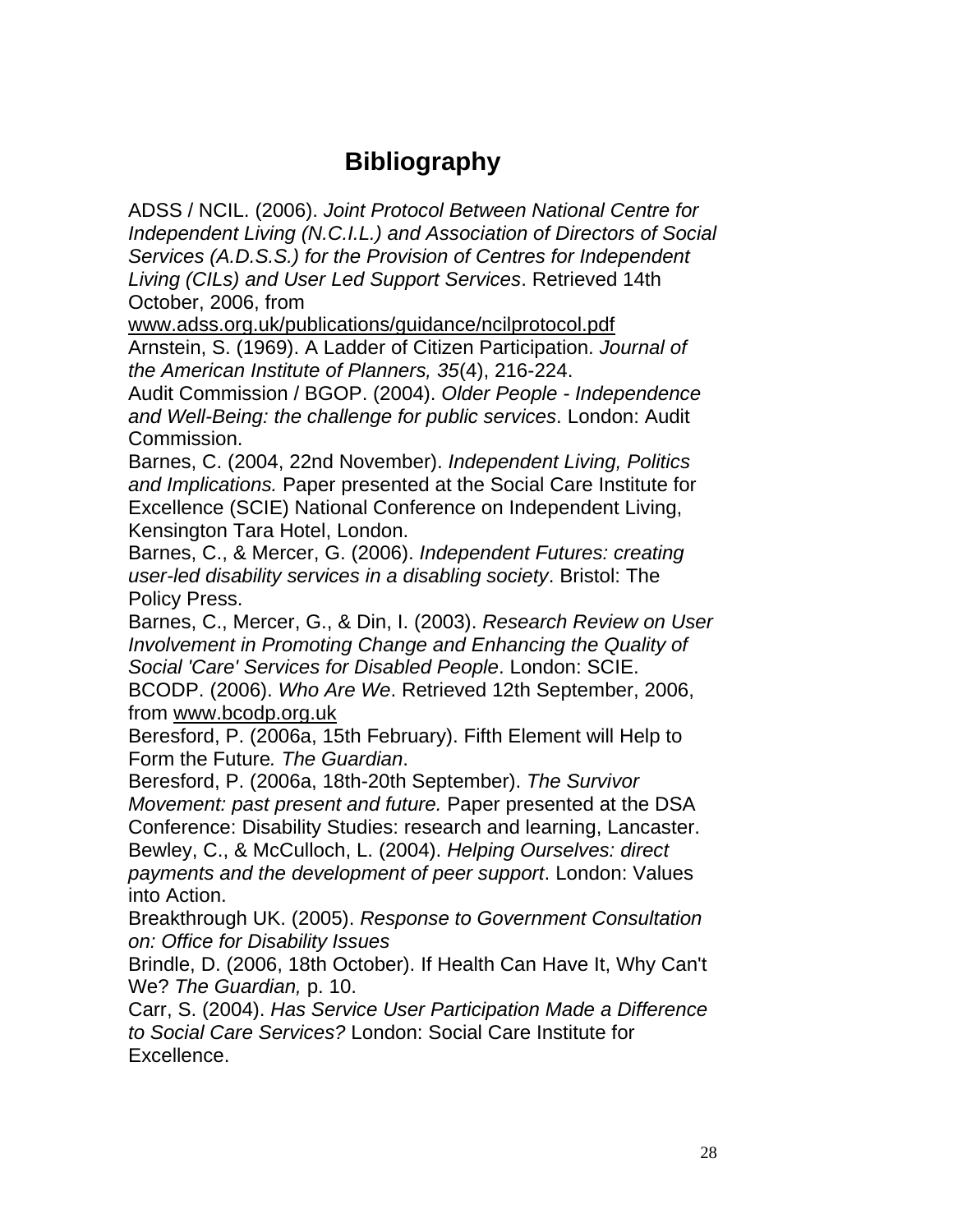Chahan, G. (2003). *Searching for Solid Foundations: community involvement and urban policy*. London: Office of the Deputy Prime Minister.

Chouhan, K., & Lusane, C. (2004). *Black Voluntary and Community Sector Funding: its impact on civic engagement and capacity building*. York: Joseph Rowntree Foundation.

Clark, H., Gough, H., & MacFarlaine, A. (2004). *Its Pays Dividends: direct payments and older people*. Abingdon: The Policy Press.

Clark, H., & Spafford, J. (2002). Adapting to the Culture of User Control? *Social Work Education, 21*(2), 247-257.

Clark, J. (2003). *Independence Matters: an overview of the performance of social care services for physically and sensory disabled people*. London: Department of Health.

Collins, S., & O'Neil, A. (2005). *Response to the Department of Health Green Paper 'Independence, Well-Being and Choice: our vision for the future of social care for adults in England'*. York: Joseph Rowntree Foundation.

CSCI. (2005). *Social Care Performance 2004-5*. London: Commission for Social Care Inspection.

CSCI. (2006). *Relentless Optimism: creative commissioning for personalised care*. London: Commission for Social Care Inspection.

d'Aboville, E. (2006). Implementing Direct Payments: a support organisation perspective. In J. Leece & J. Bornat (Eds.),

*Developments in direct Payments*. Bristol: The Policy Press.

Davidson, D., & Luckhurst, L. (2002). *Making Choices, Taking Control: direct payments and mental health service users / survivors*. York: Joseph Rowntree Foundation.

Davis, K., & Mullender, A. (1993). *Ten Turbulent Years: a review of the work of the Derbyshire Coalition of Disabled People*. Nottingham: The Centre for Social Action.

Department of Health. (2000a). *Carers and Disabled Children Act*. London: Department of Health.

Department of Health. (2000b). *Community Care (Direct Payments) Act 1996: policy and practice guidance* (2nd ed.). London: Department of Health.

Department of Health. (2003). *Community Care, Services for Carers and Children's Services (Direct Payments) Guidance England*. London: Department of Health.

Department of Health. (2005a). *Carers and Disabled Children Act 2000 and Carers (Equal Opportunities) Act 2004 Combined draft policy guidance*. London: Department of Health.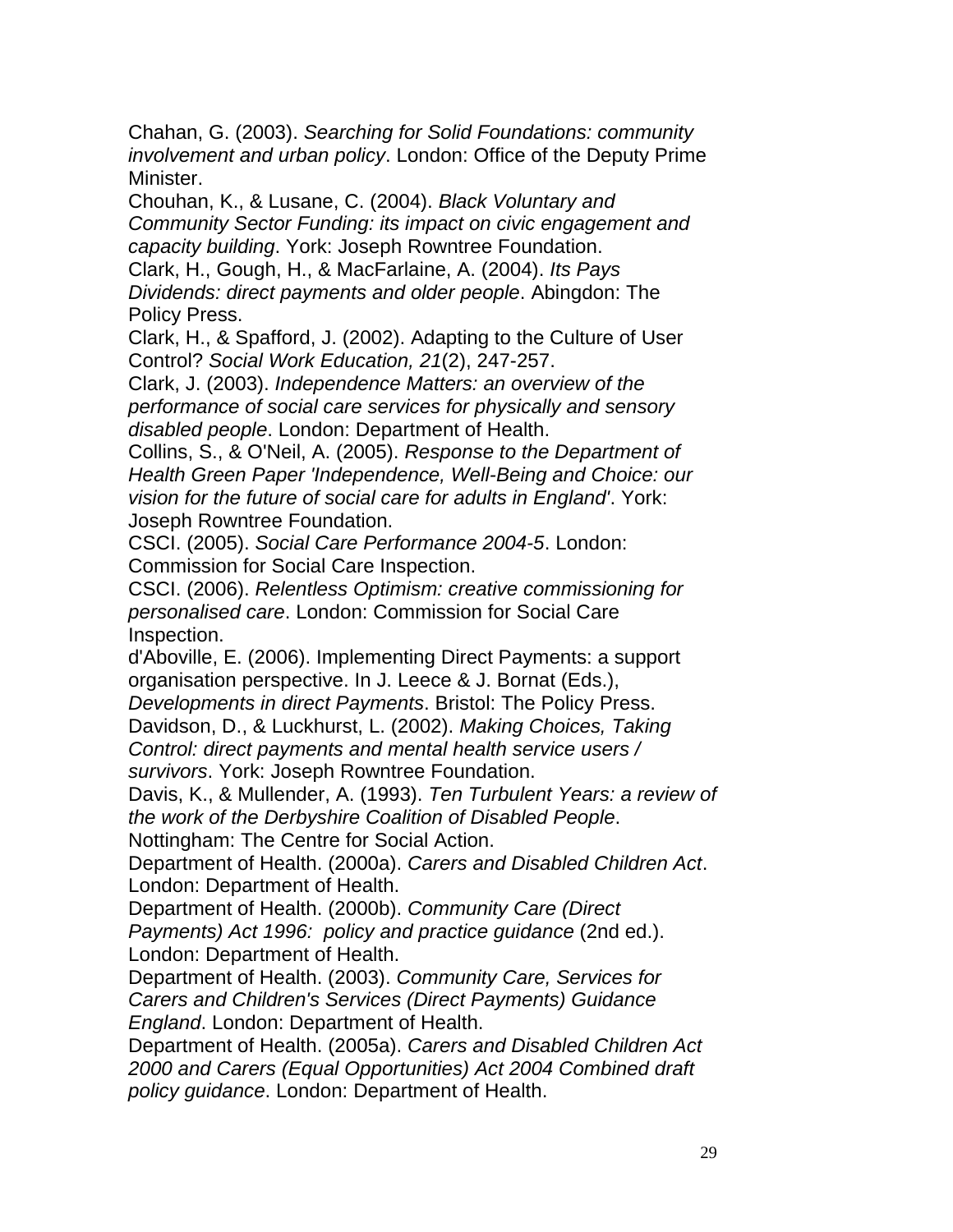Department of Health. (2005b). *Independence, Well-being and Choice: our vision for the future (Green Paper)*. London: The Stationery Office.

Department of Health. (2006a). *Direct Payments to People with Mental Health Problems: a guide to action*. London: Department of Health.

Department of Health. (2006b). *Our Health, Our Care, Our Say: a new direction for community services*. London: Department of Health.

Department of Work and Pensions. (2005). *Opportunity Age: meeting the challenges of ageing in the 21st century*. London: The Stationery Office.

Duffy, S. (2005). Individual Budgets: transforming the allocation of resources for care. *Journal of Integrated Care, 13*(1).

Ellis, C. (2006, 19th July). *The Independent Living Bill*, Speech at NCIL 2nd National Conference, Birmingham.

Emerson, E., Routledge, M., Sanderson, H., McIntosh, B., Swift, P., Joyce, T., Oakes, P., Towers, C., Romeo, R., & Knapp, H. (2005). *The Impact of Person Centred Planning*. Retrieved 20th

July, 2006, from www.learningdisabilities.org.uk

Evans, C., & Carmichael, A. (2002). *Users' Best Value: a guide to user involvement good practice in Best Value Reviews*. York: Joseph Rowntree Foundation.

Evans, R., & Banton, M. (2001). *Learning From Experience: involving black disabled people in shaping services*. Leamington Spa: Council of Disabled People.

Fox, M. H., & Kim, K. (2004). Understanding Emerging Disabilities. *Disability and Society, 19*(4), 323-337.

Gabriel, Z., & Bowling, A. (2004). Quality of Life From the

Perspective of Older People. *Ageing and Society, 24*(5), 675-691.

Gillinson, S., Green, H., & Miller, P. (2005). *Independent Living: the right to be equal citizens*. London: Demos.

Glasby, J., & Littlechild, R. (2002). *Social Work and Direct Payments*. Bristol: The Policy Press.

Grattan, P., Groombridge, B., Harding, T., Henwood, M., Howard, M., Metz, D., Roberts, E., & Sonlsby, J. (2002). *Age Discrimination in Public Policy*. London: Help the Aged.

Harris, J., Foster, M., Jackson, K., & Morgan, H. (2005). *Outcomes for Disabled Service Users*. York: Research Works, 2005-05,

Social Policy Research Unit, University of York.

Hasler, F. (2003). *Users at the Heart: user participation in the governance and operation of social care regulatory bodies*.

London: Social Care Institute for Excellence.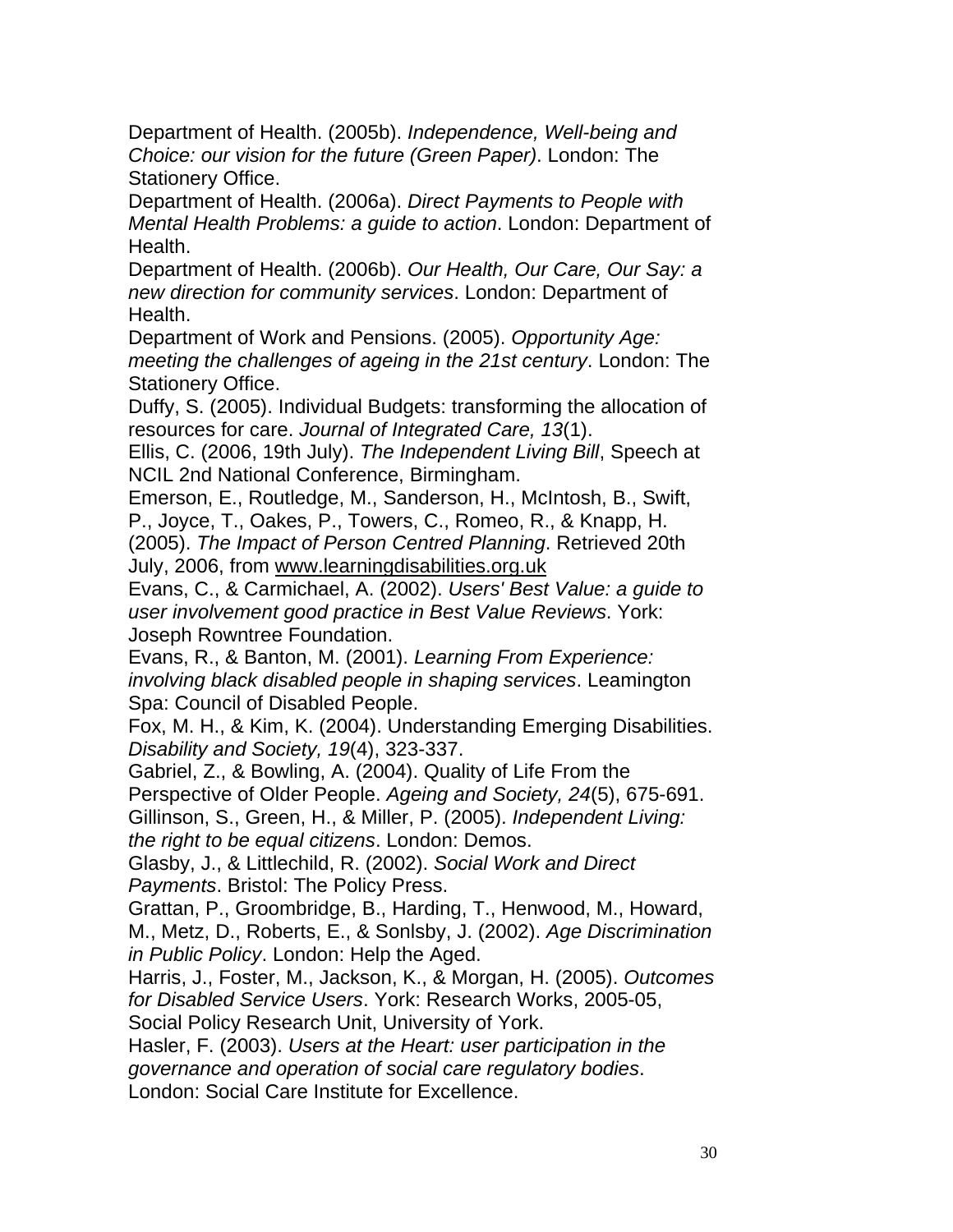Hasler, F., & Stewart, A. (2004). *Making Direct Payments Work: identifying and overcoming barriers to implementation*. Brighton: Pavilion Publishing.

Heffernan, K. (2006). Social Work, New Public Management and the Language of 'Service User'. *British Journal of Social Work, 36*(1), 139-147.

Hodge, S. (2005). Participation, Discourse and Power: a case study in service user involvement. *Critical Social Policy, 25*(2), 164-179.

Holman, A. (2002). Direct Payments: commentary and review. *Tizzard Learning Disability Review, 7*(4), 17-20.

Hussain, Y., Atkin, K., & Ahmad, W. (2002). *South Asian Disabled Young People and their Families*. Bristol: The Policy Press.

Jochum, V., Pratten, B., & Wilding, K. (2005). *Civil Renewal and Active Citizenship: a guide to the debate*. London: National Council for Voluntary Organisations.

Johnson, R. (2006). *Personal Communication*. London: People First.

Joseph Rowntree Foundation. (2005). *Response to the Department of Health Green Paper 'Independence, Well-Being and Choice: our vision for the future of social care for adults in England*. Retrieved 3rd May, 2006, from http://www.jrf.org.uk Keating, F. (2002). Black-Led Initiatives in Mental Health: an overview. *Research Policy and Planning, 20*(2).

Keating, F., Robertson, D., McCulloch, A., & Francis, E. (2002). *Breaking the Circles of Fear: a review of the relationship between mental health services and African and Caribbean communities*. London: Sainsbury Centre for Mental Health.

Ladyman, S. (2004a). *Building Capacity in Intermediate Care: Speech at Delivering Independence for Older People Conference*. Retrieved 4th September, 2006, from http://www.dh.gov.uk

Ladyman, S. (2004b). *Speech at Learning Disability Today Event*. Retrieved 4th September, 2006, from http://www.dh.gov.uk/

Luckhurst, L. (2005). *Wider Options: report of a research project into intensive support schemes for direct payments*. London: National Centre for Independent Living.

MacGregor, G., & Hill, M. (2003). *Missed Opportunities: the impact of new rights for carers*. London: Carers UK.

McLeod, M., Owen, D., & Khamis, C. (2001). *Black and Minority Ethnic Voluntary and Community Organisations: their role and future development in England and Wales*. London: Policy Studies Institute / Joseph Rowntree Foundation.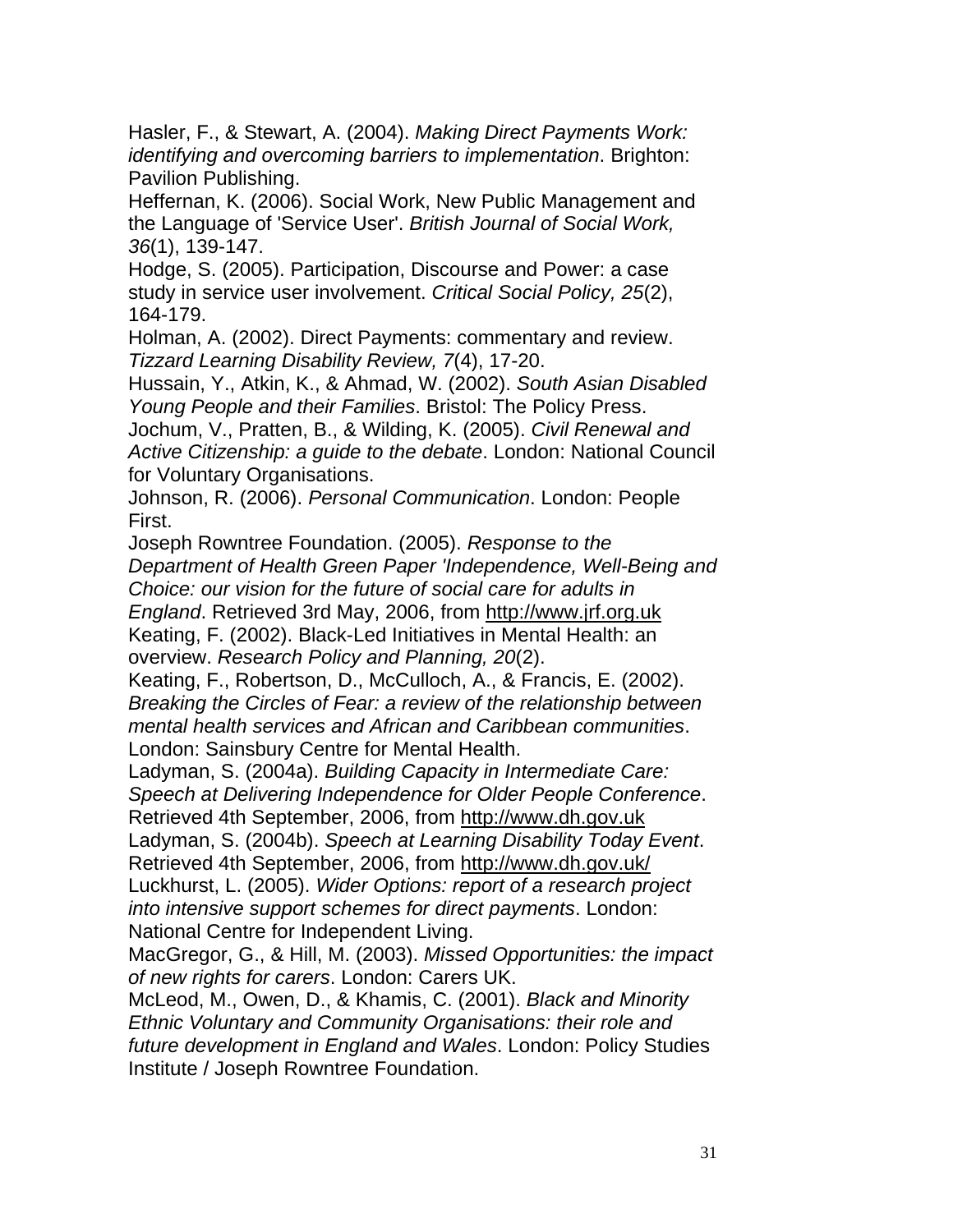Morris, J. (2004). Independent Living and Community Care: a disempowering framework. *Disability and Society, 19*(5), 427-442. Morris, J. (2006). *Centres for Independent Living / Local User-Led Organisations: a discussion paper*: Unpublished Paper.

NCIL. (2006a). *The Direct Payments Development Fund*. London: NCIL / Department of Health.

NCIL. (2006b). 2nd National Conference, *A Right to Independent Living*. Birmingham: NCIL.

Newbigging, K., & Lowe, J. (2005). *Direct Payments and Mental Health: new directions*. Brighton: Pavilion Publishing.

Parker, G., & Clarke, H. (2002). Making the Ends Meet: do carers and disabled people have a common agenda? *Policy and Politics, 30*(3), 347-359.

Pearson, C., Barnes, C., Jolly, D., Mercer, G., Priestley, M., & Riddell, S. (2005). Personal Assistance Policy in the UK: what's the problem with direct payments? *Disability Studies Quarterly, 25*(1).

People First. (2006a). *What is User Led?* London: People First. People First. (2006b). *Why it is Important that People with Learning Difficulties are in Charge of Our Own Groups*. London: People First.

Poll, C., Duffy, S., Hatton, C., Sanderson, H., & Routledge, M. (2006). *A Report on In Control's First Phase 2003-2005*. London: In Control Publications.

Priestley, M., Jolly, D., Pearson, C., Riddell, S., Barnes, C., & Mercer, G. (2006). Direct Payments and Disabled People in the UK: supply, demand and devolution. *British Journal of Social Work, Advance Access*.

Priestley, M., & Rabiee, P. (2002). Same difference? Older People's Organisations and Disability Issues. *Disability and Society, 17*(6), 597-611.

Prime Minister's Strategy Unit. (2005). *Improving the Life Chances of Disabled People: final report*. London: Strategy Unit, Cabinet Office.

Robson, P., Begum, N., & Locke, M. (2003). *Developing User Involvement: working towards user-centred practice in voluntary organisations*. Bristol: The Policy Press.

Roulstone, A., Hudson, V., Kearney, J., & Martin, A. (2006). *Working Together: carer participation in England, Wales and Northern Ireland*. London: Social Care Institute for Excellence. Rummery, K. (2006). Partnerships and Collaborative Governance in Welfare: the citizenship challenge. *Social Policy and Society, 5*(2), 293-303.